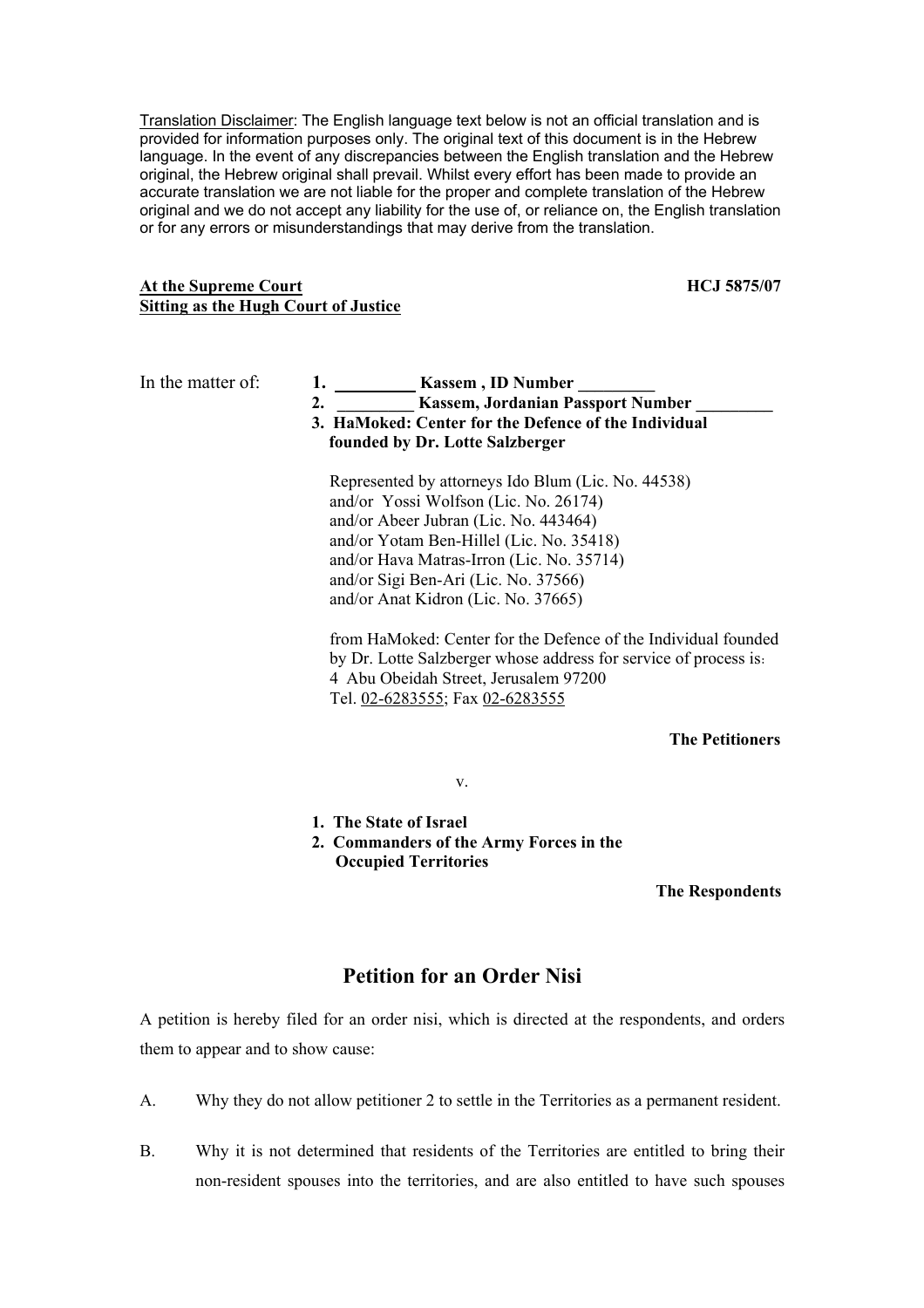legally settle in the territories – all this where no individual security risk emanating from the foreign spouse exists which overrides these rights;

C. Why the right of residents of the territories to a shared family life with their spouses who are not registered in the territories is not fulfilled in practice – whether by an immediate willingness by the respondents to accept applications transferred by the Palestinian Authority for visitor permits, for extension of visitor permits and for family unification regarding spouses of residents of the Territories, without limitation, and to approve these application within reasonable time, where no overriding individual security risk emanating from the foreign spouse exists and whether by any other means .

In conjunction with this petition an application for a temporary injunction is hereby filed

# **And these are the arguments for the petition** :

## **The Matter of the Petition in a Nutshell:**

- 1. The petition concerns a couple who seek to lead a normal human life: a life of intimacy, of earning a livelihood and of child rearing. One of the spouses is a resident of the territories where he is registered. The other is a foreign subject.
- 2. For the past number of years, the respondents have been preventing couples such as the petitioners from leading a family life, as prescribed by law, in the territories. The respondents' policy is that the spousal bond is not, in and of itself, considered a criterion for approving visitor permits to the territories, for the extension of such permits or for the approval of family unification applications in the territories. Accordingly, the respondents refuse to receive applications for visitor permits or for family unification made on these grounds from factors from the Palestinian Authority - with the exception of a few isolated cases which are not necessarily different from the petitioners' case, save for that fact that a petition in the matter has been filed with the honorable court. The respondents have also failed to create an alternative channel for the fulfillment of the basic right to family life .
- 3. The background of this petition is the ever extending period of time in which the processing of visitor permits and family unification for spouses of residents of the territories has been frozen. The prolonging of the freeze exacerbates its harmful effects.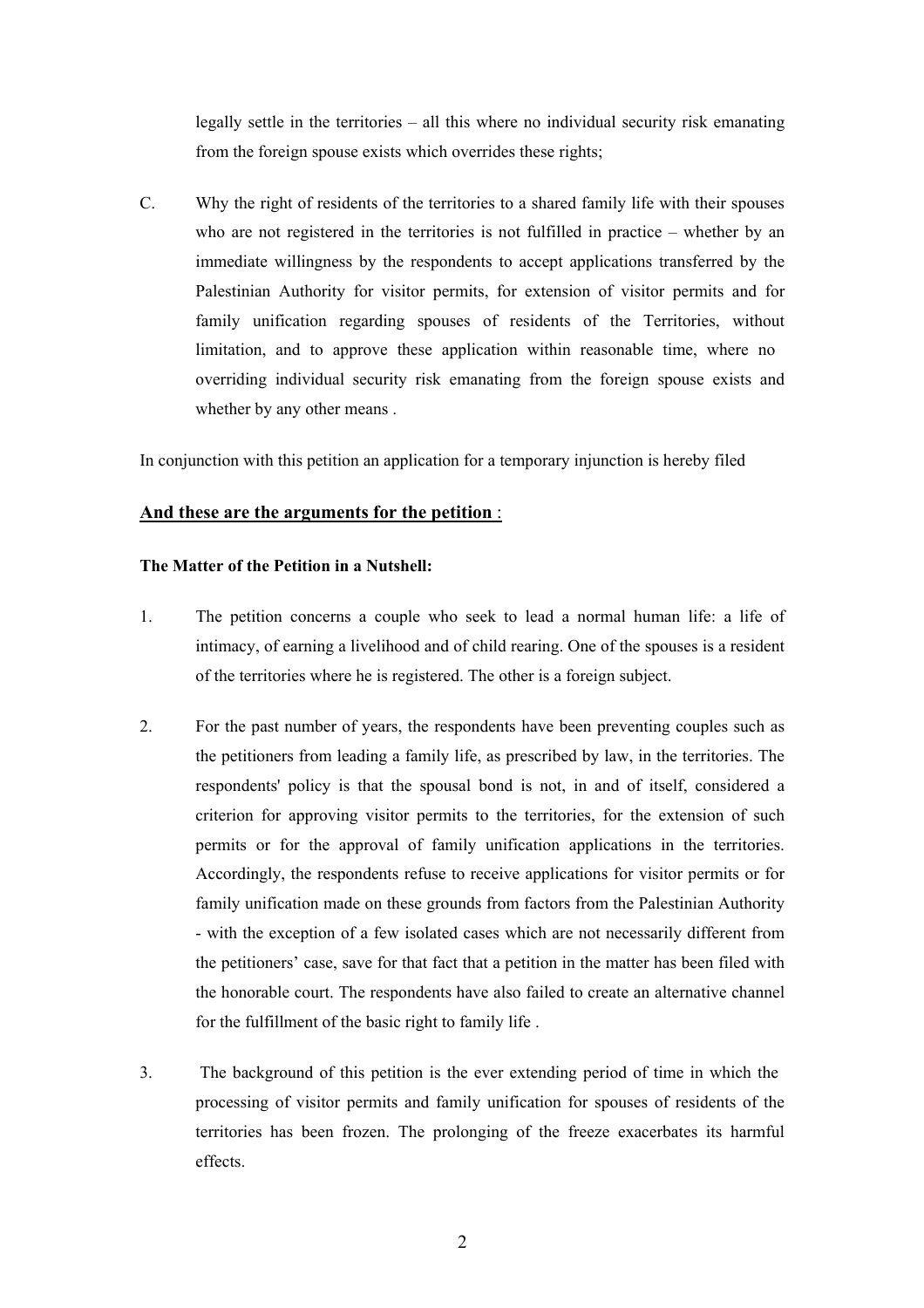4. Additionally against the backdrop of this petition is the judgment of the Honorable Court in HCJ 7052/03, *Adalah The Legal Center for Arab Minority Rights in Israel – v. Minister of the Interior* (hereinafter: the "**Adalah case**"). As we shall argue, in detail, below, following this judgment, it is no longer possible to claim that the petitioners do not have a right to arrange their status in the territories in order to fulfill their basic right to family life within them .

# **The parties and the facts**

 $\overline{a}$ 

- 5. Petitioner 1, born in 1974 is a resident of Akaba, in the vicinity of Jenin. Petitioner  $1<sup>1</sup>$ works as a policeman in Tubas . Petitioner 2 (hereinafter "the petitioner"), born in 1975, is a Jordanian citizen. The petitioner holds a degree in education, but today works as a homemaker.
- 6. The petitioners got to know each other through their families. The petitioner is from a Palestinian family that originally comes from Akaba, and is related through family ties to the family of petitioner 1. On 16 July 1994 the couple entered into the covenant of marriage in Jordan.

The marriage document is attached hereto as **appendix** p/1.

7. The petitioners have three children. All three were born in the territories and were registered in the population registry of the territories.

\_\_\_- \_\_\_\_\_\_ was born in 1997. Today he is ten years old and studies in fifth grade at the elementary school in Akaba.

\_\_\_\_\_ was born in 2000. Today he is seven years old and studies in second grade at the elementary school in Akaba.

is a one month old infant, who is cared for at home by her mother.

Copies of the birth certificates of the children are attached hereto as **appendices** p/2 – p/4.

 $<sup>1</sup>$  In the original Hebrew both Petitioner 1 and Petitioner 2 are referred to as the petitioner, with male</sup> and female suffixes respectively. Since English does not distinguish between the genders in this matter, and since petitioner 2 gets more coverage I have decided to leave petitioner 1 standing and only refer to petitioner 2 as the petitioner- DF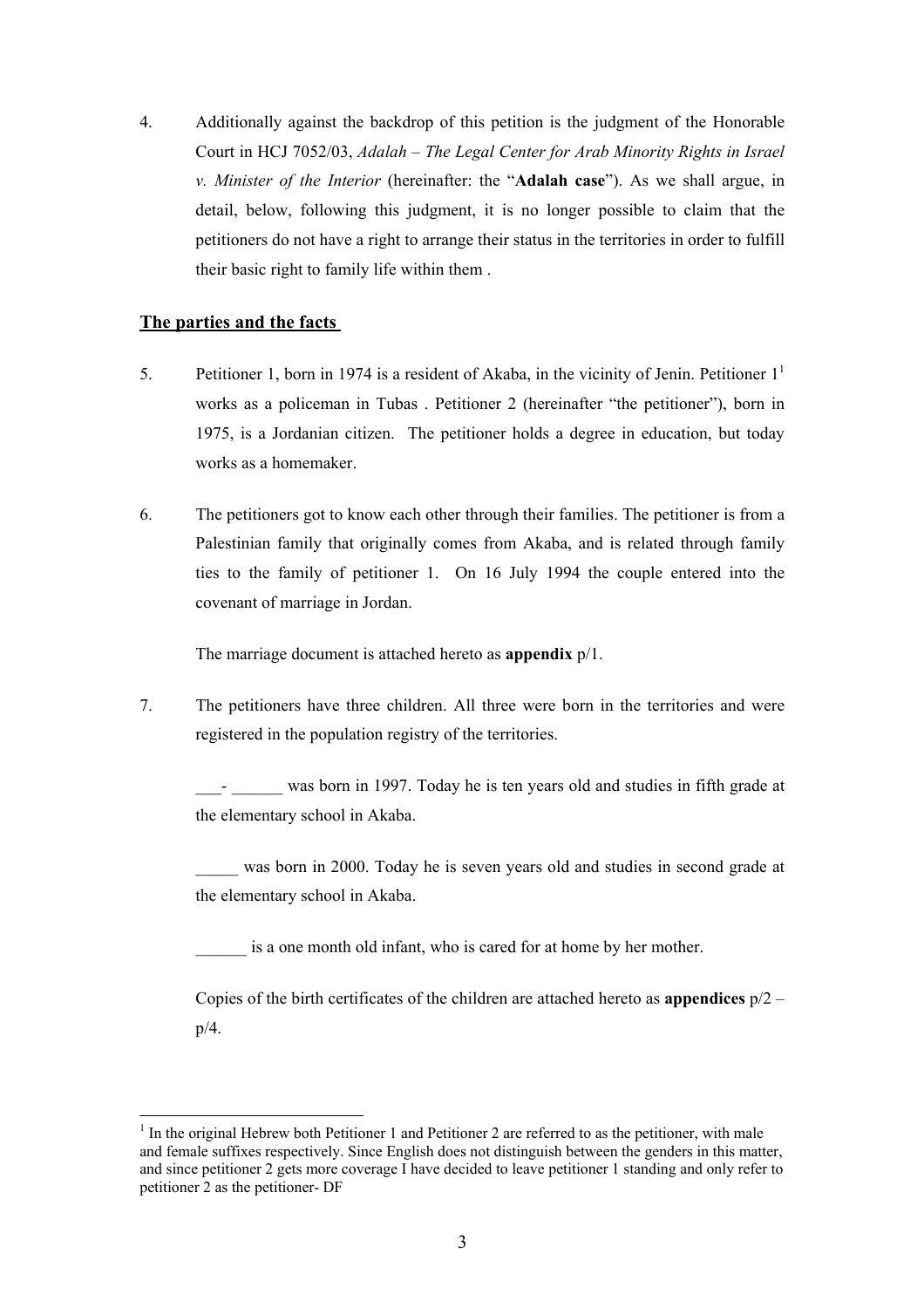8. On 22 April, 1996 the petitioner entered the territories on a visitor's permit that was issued by the Palestinian Authority with the approval of the respondents. The permit was extended until 21 September, 1992

A copy of the visitor's permit is attached hereto as **appendix** p/5 .

9. In March 1998 petitioner 1 filed an application for family unification with the petitioner.

A copy of the confirmation of filing the application is attached as **appendix** p/6.

- 10. The petitioner together with her husband built her family nest in the territories. She has integrated into life here where she has laid down her roots. Nonetheless the petitioner has elderly parents and many family members in Jordan ,including eight brothers and sisters. In light of the respondents' freeze policy, the petitioner fears leaving the territories. She knows that if she does so, she will not be able to return to her home, her spouse and her children. The experience gained by HaMoked – Center for the Defence of the Individual supports this fear. Faced with the inhuman dilemma of choosing between her own family life and a visit to her parents and relatives in Jordan, the petitioner has been forced to pay the price of separation from her parents .
- 11. Petitioner 3 is a human rights organization.
- 12. Respondent 1 holds the Territories in belligerent occupation and bears the duties and powers that flow therefrom. Respondent 2 administers the territories on behalf of respondent 1 and also serves as the administrative authorities therein .

## **Exhaustion of remedies**

- 13. As detailed below, as of October 2000; the Respondents have frozen those (incomplete) arrangements which, until that point, allowed a measure of shared family life for residents of the territories with their foreign spouses. The freeze ,which was initially conceived of as temporary, has, with time, become permanent and has turned into the respondents' long term policy .
- 14. Petitioner 3 appealed to the Respondents on more than one occasion, through different channels, demanding the cancellation of the freeze policy.
- 15. As far back as 29 October 2000, the petitioners' counsel wrote to the Director of the High Court of Justice Department in the State Attorney's Office, demanding that the handling of matters related to residency in the territories be resumed. At that time, the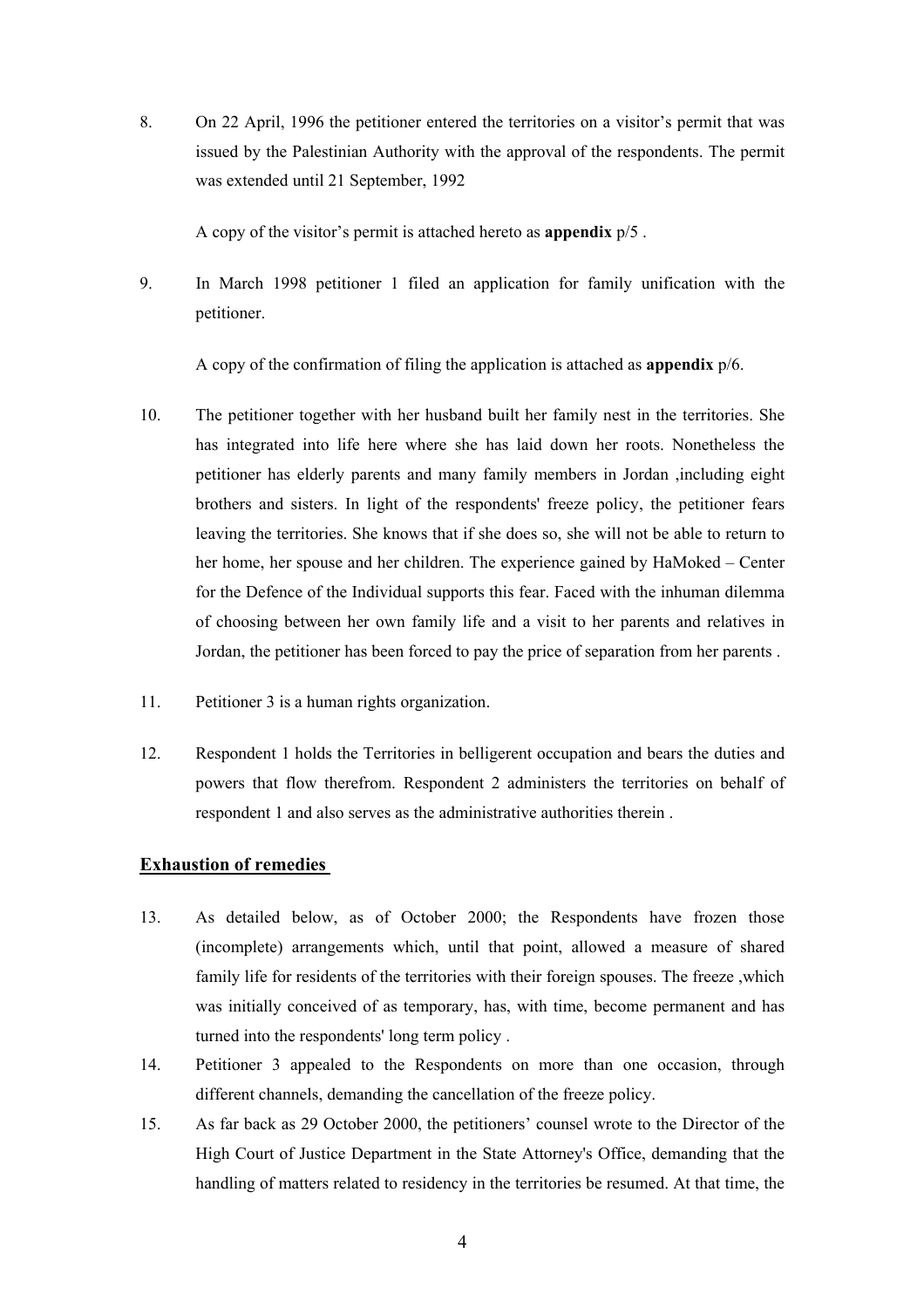respondents argued that the delay in handling was due to the severing of a working relationship with the Palestinian side following the violent events which often took place in the vicinity of the coordination offices. The petitioners' counsel wrote that if there were specific cases which required coordination with the Palestinian Authority but such coordination did not take place despite sincere efforts by the Israeli authority, HaMoked would be willing to accept such lack of coordination as an interim response to its request. However, there was no room for a sweeping freeze of processing applications.

A copy of the letter from 29 October 2000 is attached hereto as p/7.

Following this letter, processing of certain requests, mostly for the purposes of information, was renewed, while the main area of residency remained frozen.

16. On 25 December 2002, the petitioners' counsel wrote to the State Attorney's Office requesting the cancellation of the freeze policy, at least in such cases where harm was being done to children or had affected any other specific groups within the population .

A copy of the letter from 25 December 2002 is attached hereto as P/8. The letter remains unanswered.

17. On 14 December 2003, the petitioners' counsel once again applied with a similar letter to the State Attorney's Office – which also remained unanswered.

A copy of the letter from 14 December 2003 is attached hereto as p/9.

18. On 21 February 2005, the petitioners' counsel again applied to the Director of the High Court of Justice Department in the State Attorney's Office, while at the same time dispatching copies of the letter to the Coordinator of Government Activities in the Territories, to the legal advisors of the military commanders in the Territories and to the Head of the International Law Division in the Military Advocate General's Office.

In the letter, the petitioners' counsel enumerated the constitutional rights of residents of the territories which were harmed as a result of the freeze policy. The petitioners' counsel noted that the freeze policy constituted an illegal freeze of life in the territories, contrary to the Respondents' obligations under customary international law as reflected in the judgments of the Honorable Court. It also constituted an improper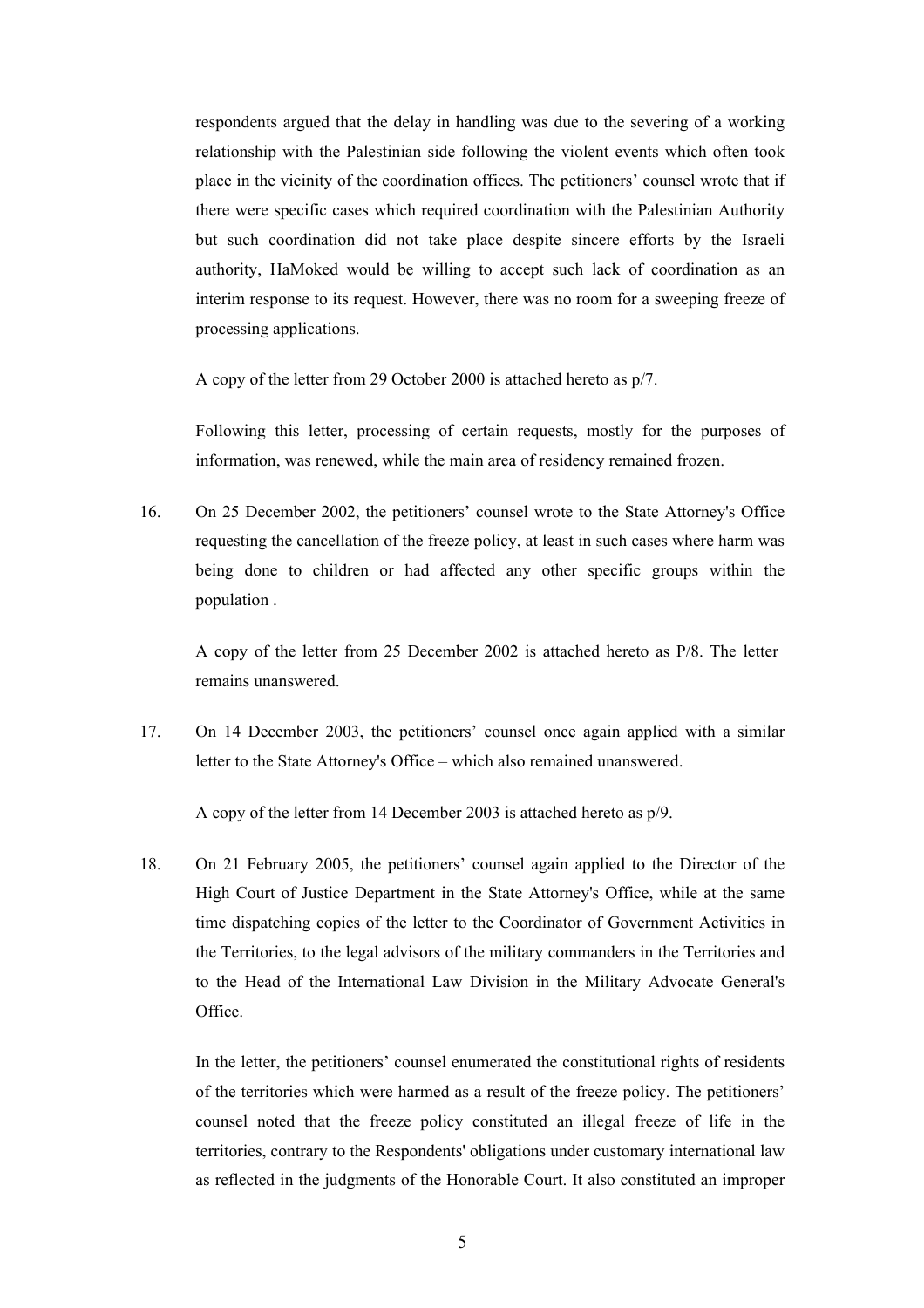shirking of responsibility by an administrative authority. In the letter, the petitioners' counsel demanded the renewed handling of residency related issues, including applications for visitor permits and for family unification.

A copy of the letter from 21 February 2005 is attached hereto as P/10.

19. On 24 March 2005, the Director of the High Court of Justice Department in the State Attorney's Office forwarded the letter to the other addressees mentioned therein and requested their **urgent** attention.

A copy of the letter from 24 March 2005 is attached hereto as appendix p/11.

20. On 10 April 2005, the International Law Division in the Military Advocate General's Office replied that "currently inter-office staff work is underway for the examination of the continuing handling of the issue, against the backdrop of appeals by the Palestinian side. It is our intention to continue updating you on the developments in this matter and on decisions reached."

A copy of the letter from 10 April 2005 is attached hereto as p/12.

21. On 15 August 2005, within the framework of HCJ 7425/05, the State Attorney's Office relayed that: "Recently, decisions were taken regarding a relaxation of the policy regarding the population registry in the Judea and Samaria Region and the Gaza Strip, including all matters regarding the issuing of visitor permits to the area…which are likely to lead to changes in the policy of the Respondent in all matters regarding the issuing of visitor permits in the region "…

A copy of the notice from 15 August 2005 is attached hereto as **appendix** p/13.

22. On 20 December 2005, a meeting was held between representatives of HaMoked – Center for the Defence of the Individual and the coordinator of government activities in the territories. In this meeting, the coordinator said that the freeze on visitor permits had been removed and that criteria for the issuing of such permits, which included foreign spouses of residents of the territories, had been established. The coordinator further relayed that ahead of "disengagement", 5,000 foreign nationals staying in the Gaza Strip as visitors had been approved for permanent status.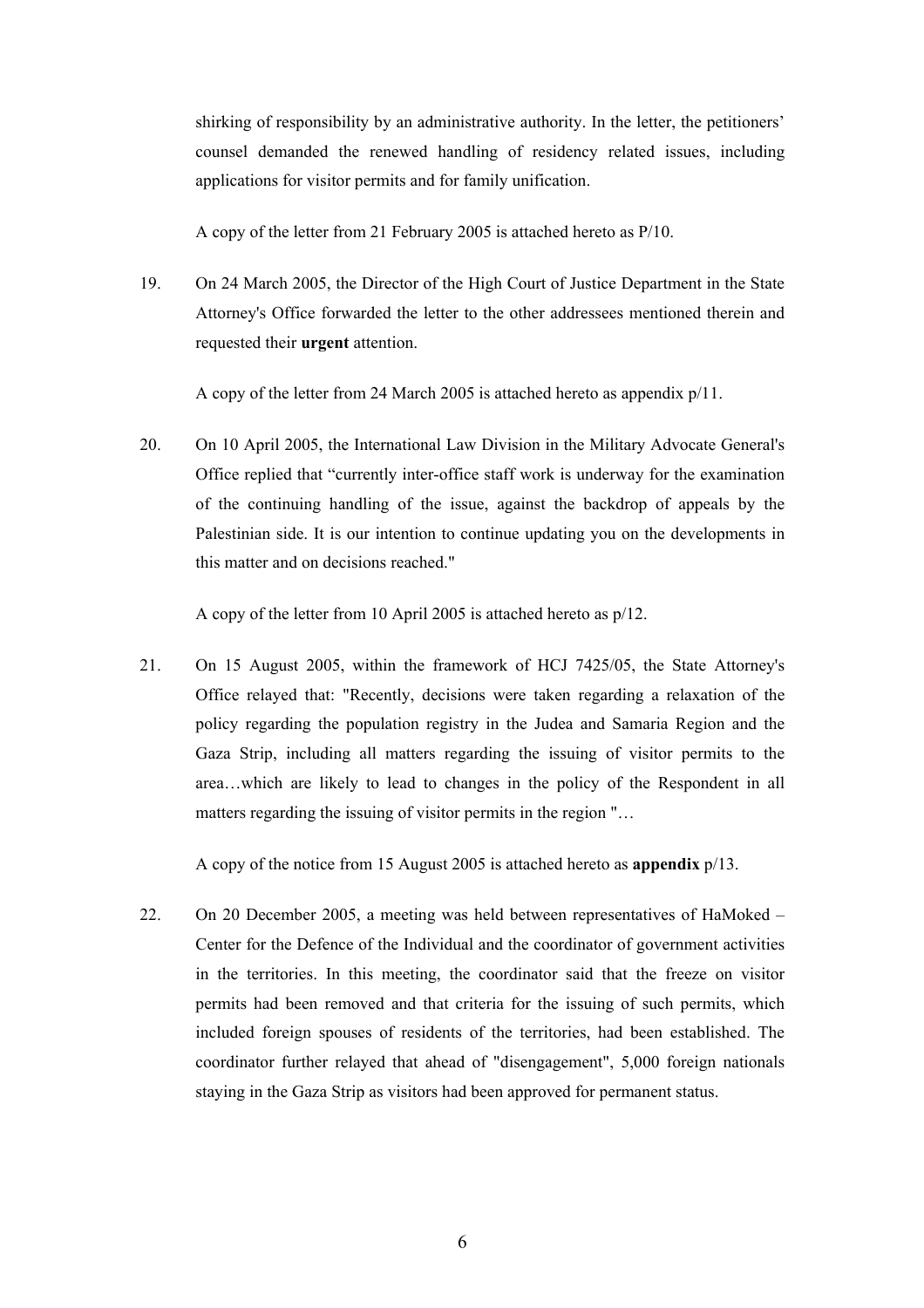A copy of the minutes of the meeting, signed by the aide to the Coordinator of Government Activities in the territories, from 27 December 2005, is attached hereto as appendix p/14.

In practice, HaMoked is unaware of any renewal in the processing of applications for visitor permits for spouses of residents of the territories. What was mentioned in the letter sent by the Coordinator did not materialize on the ground.

23. On 23 October 2006, the petitioners' counsel sent a detailed letter to the Minister of Defense regarding the criteria for family unification and for visitor permits in the territories. In the letter, the petitioners' counsel pointed to the illegality of the respondents' freeze policy and requested that the Minister of Defense urgently implement a policy according to which a spousal relationship is considered sufficient grounds for family unification and for visitor permits, subject (exclusively) to the absence of a high probability security risk emanating from the foreign spouse and from him or her alone.

Copies of the letter were sent to the Attorney General, the Director of the High Court of Justice Department at the State Attorney's Office, the Head of the International Law Division at the Military Advocate General's Office, the legal advisors of the Military Commanders in the Territories and the Head of the Civil Administration in the West Bank.

A copy of the letter from 23 October 2006 is attached hereto as p/15.

24. On 16 November 2006, the response by the aide to the Minister of Defense was received. The response places in doubt the Ministry staff's level of familiarity with the issue. According to the letter: "Permits for visits for humanitarian needs such as the death of parents, or, at the opposite end of the spectrum, attendance at weddings, have been given and will continue to be given" (the undersigned is unaware of any such permits and it seems that the term refers to permits to enter the Gaza Strip or to move between the Gaza Strip and the West Bank). On the issue of family unification, the letter refers HaMoked to the Israeli Ministry of the Interior (!), despite the fact that its letter dealt with entry into the territories and not into Israel. On the matter of visitor permits, it was claimed on the one hand that "dozens of visitor permits in the area were approved for the purpose of registering children" and on the other hand that "there is currently no contact between the State of Israel and Hamas," allegedly claiming that this is the reason it is impossible to approve applications for visitor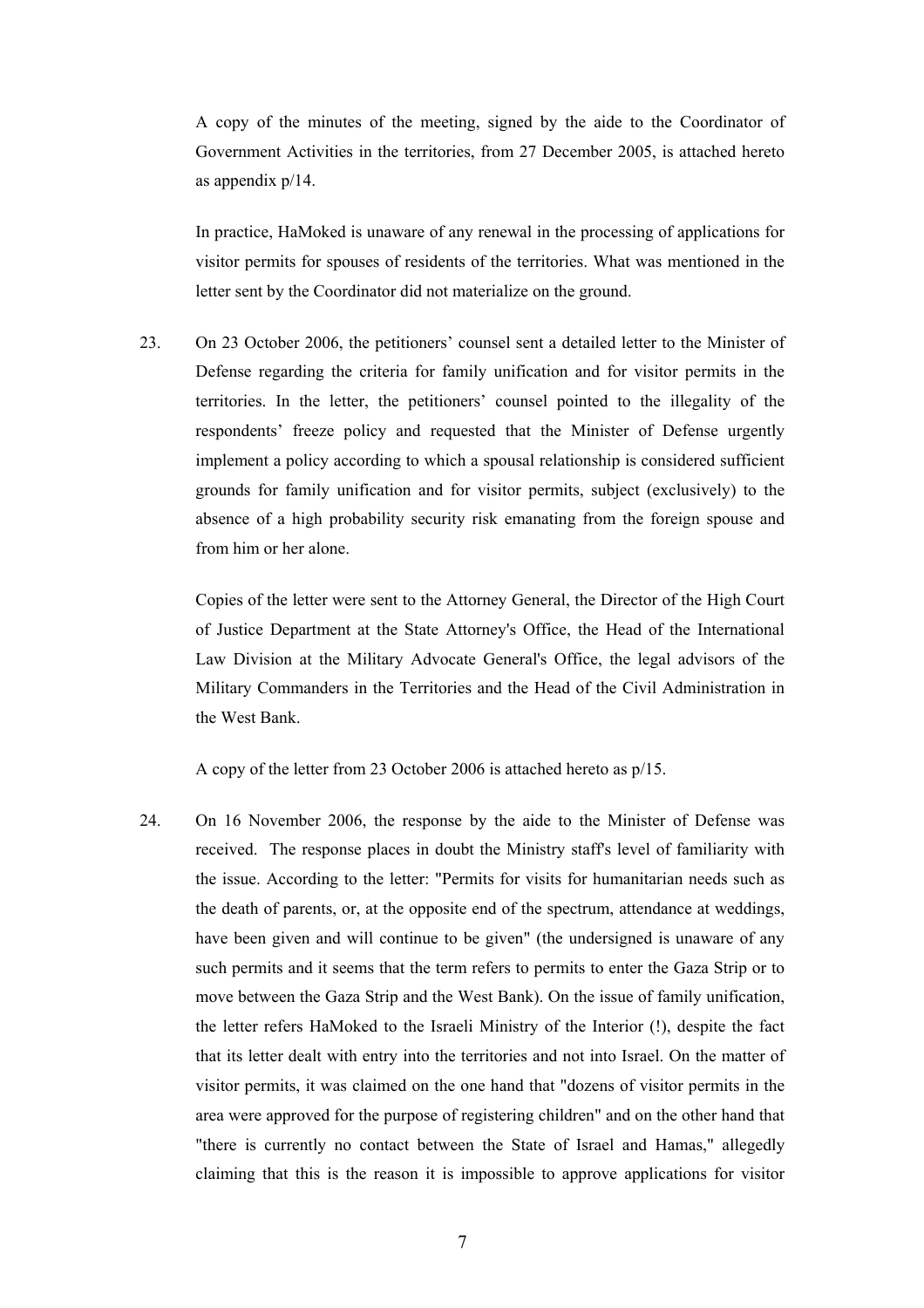permits. If this is so, how have visitor permits for the purpose of registering children been and continue to be approved (as indeed they are)?

An embarrassing response indeed, in any case, it does not begin to answer the claims presented in the letter sent by the petitioners' counsel.

A copy of the response from 16 November 2006 is attached hereto as P/16.

25. To complete the picture, we shall note that according to the interim agreement which was enshrined in the military legislation in the territories and in Israeli law; visitors may enter the territories via visitor permits issued by the Palestinian Authority with Israel's approval or via visas issued by the Israeli Ministry of the Interior. In 2006, the respondents closed the second avenue - that of visas issued by the Ministry of the Interior, an avenue which primarily served visitors from western countries.

A copy of the letter from 29 November 2006 is attached hereto as **appendix** p/17.

Following international pressure, the respondents withdrew this policy and implemented a procedure regulating the issuing of such visas and their extension. According to the procedure, the visas may be extended either by submitting an application directly to the delegation of the Ministry of the Interior in Beit-El or by transferring such application to this delegation via the relevant Palestinian Authority office.

Among other things, the procedure declares that spouses of residents of the territories shall be entitled to visas and to their extension.

To the best knowledge of the petitioners, the implementation of this procedure on the ground has been, at best, partial. In any case, it provides a solution only for those whose entry into the territories was arranged trough the Ministry of the Interior. The freeze Israel has been imposing on visitor permits and family unification applications since 2000 remains in place.

The processing procedure published by the Coordinator of Government Activities in the territories is attached hereto as **appendix p**/18.

# **Applications in the matter of the petitioning spouses**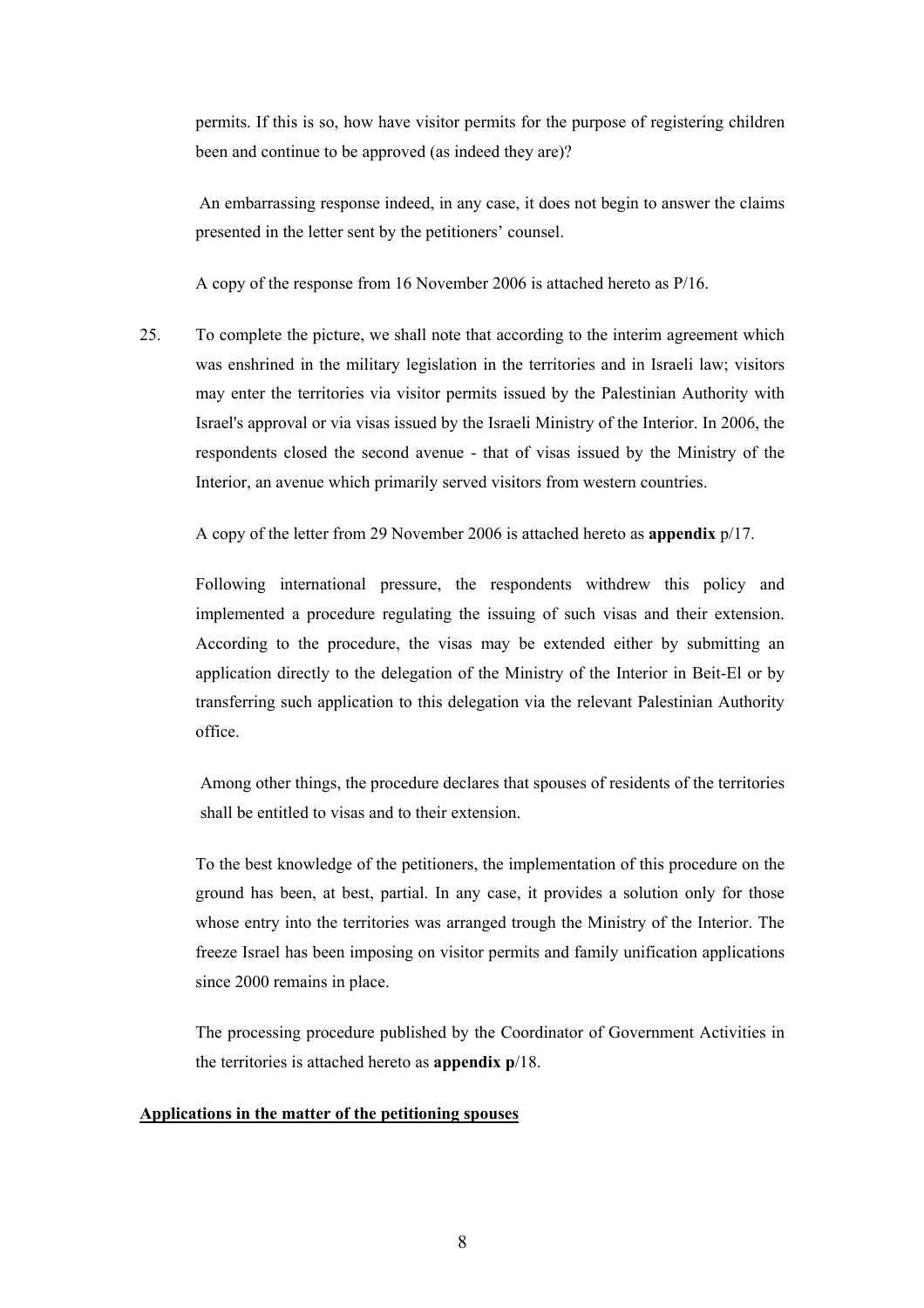26. On 4 April 2007, HaMoked- The Center for the Defense of the Individual wrote to the Legal Advisor of the Military Forces in the West Bank regarding the petitioners. The letter included a summary of the legal arguments that are in this petition and mentioned that the general issues relevant to the matter of the petitioners had already been raised in the many appeals made to the authorities over the last few years. In light of this, an urgent response to the letter was requested to prevent having to turn to the court.

Until the day of filing this petition no answer to the application has been given.

A copy of the letter of 4 April 2007 is attached hereto as appendix p/18.

27. Hamoked- Center for the Defense of the Individual has been in contact with the Palestinian Authority to explore the possibility of transferring the application in the matter of the petitioners via the Palestinian Authority to the Israeli authorities. Officials at the Palestinian Authority have informed HaMoked that it is pointless to make such an attempt and it is a wasted effort: The Israelis will refuse to receive such an application; they will not even bother refusing the application on the merits or to note in writing that it is being returned. Palestinian officials have even raised fears that an attempt to transfer applications that one knows in advance that the Israeli side will refuse to receive will lead to retaliatory steps from the Israeli side which will refuse to receive other unrelated applications.

The Palestinian Officials' fears have indeed materialized. On 4 February, 2007 the Palestinian Authority transferred an application in the matter of five couples, in the same situation as the present petitioners, to the Israeli side as a type of test-case. The application was transferred by Mr. Ayman Qandil, the relevant Palestinian official, to an official named Izik in Beit-El, along with other applications, through a messenger named Malek. There and then this Itzik differentiated between those transferred applications that would be handled and those that would be returned. The five applications in the matter of the couples who were in the same situation as the present petitioners were immediately returned to the messenger since they were not "humanitarian". They were returned without being stamped with a confirmation of their receipt and without any written refusal being submitted. This situation reflects the respondents' *modus operandi*: They do not process the applications and, as such, do not deny them – they simply refuse to receive them.

#### **Historical background**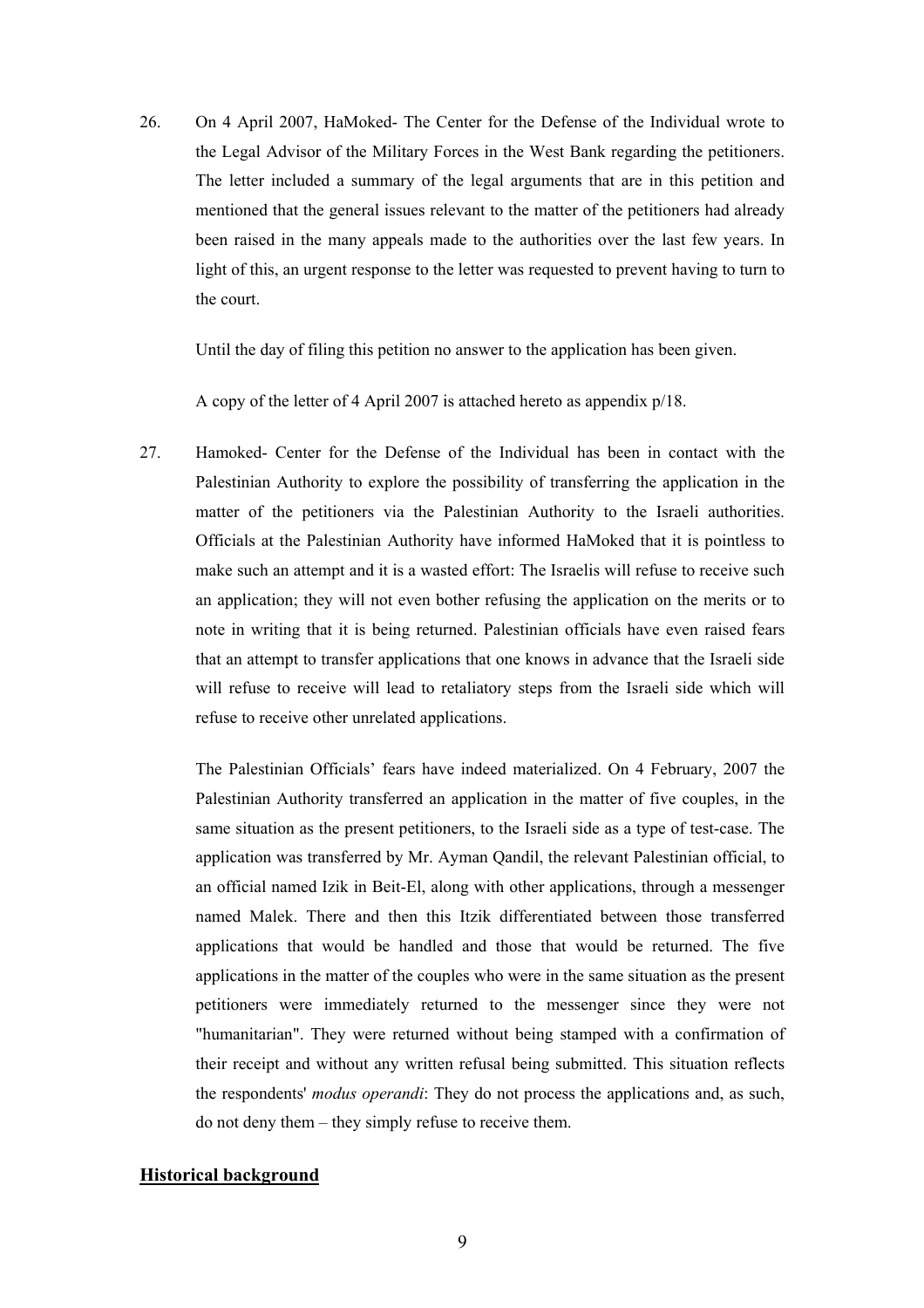28. Before delving into the legal issues, it is appropriate to briefly summarize the Respondents' policy regarding the right of residents of the Territories to family life with spouses who are not registered in the Territories.

# **Historical background – to October 2000**

- 29. The story of the right to family life held by residents of the Occupied Territories married to persons who do not hold Occupied Territories identification is as old as the occupation itself.
- 30. In the years following the seizure of the territories, Israel approved applications submitted by residents of the territories for family unification with their spouses. This policy was surely based on article 26 of the Fourth Geneva Convention, as well as on recognition of the acute humanitarian need for family unification for many residents who had been torn apart from their families as a result of the war and the new border created between the two banks of the Jordan River.
- 31. This policy was gradually restricted beginning in 1973 in light of the approach that had developed, according to which family unification was not a right to be enjoyed by residents, but rather a courtesy extended to them. Rulings from that era did not interfere with the approach taken by the authorities, but did impose two obligations on them:
	- a. An individual examination of each and every application (HCJ 13/86, *Shahin v. IDF Commander in the Judea and Samaria Region*, *Piskei Din* 41(1), 216).
	- b. The lawful application of discretion, in accordance with the principles of Administrative Law – otherwise the Court would intervene in the decision itself (HCJ 802/79, *Samara v. Commander of the Judea and Samaria Region*, *Piskei Din* 34(4) 1).
- 32. As we shall demonstrate, today, it is no longer disputed that the right to family unification is a fundamental right, that it is an essential element of human dignity, and that it is not a courtesy. However, the policy employed by the authorities today is yet more restrictive than it was in the 1970's and 1980's, and in fact, there is no individual examination of applications.
- 33. At the end of the 1980's, in the context of the first intifada, Israel launched a deportation campaign to expel spouses and children of residents of the Territories who were not registered in the population registry and did not have a valid visitor permit. News of military jeeps patrolling villages around Ramallah at night, forcibly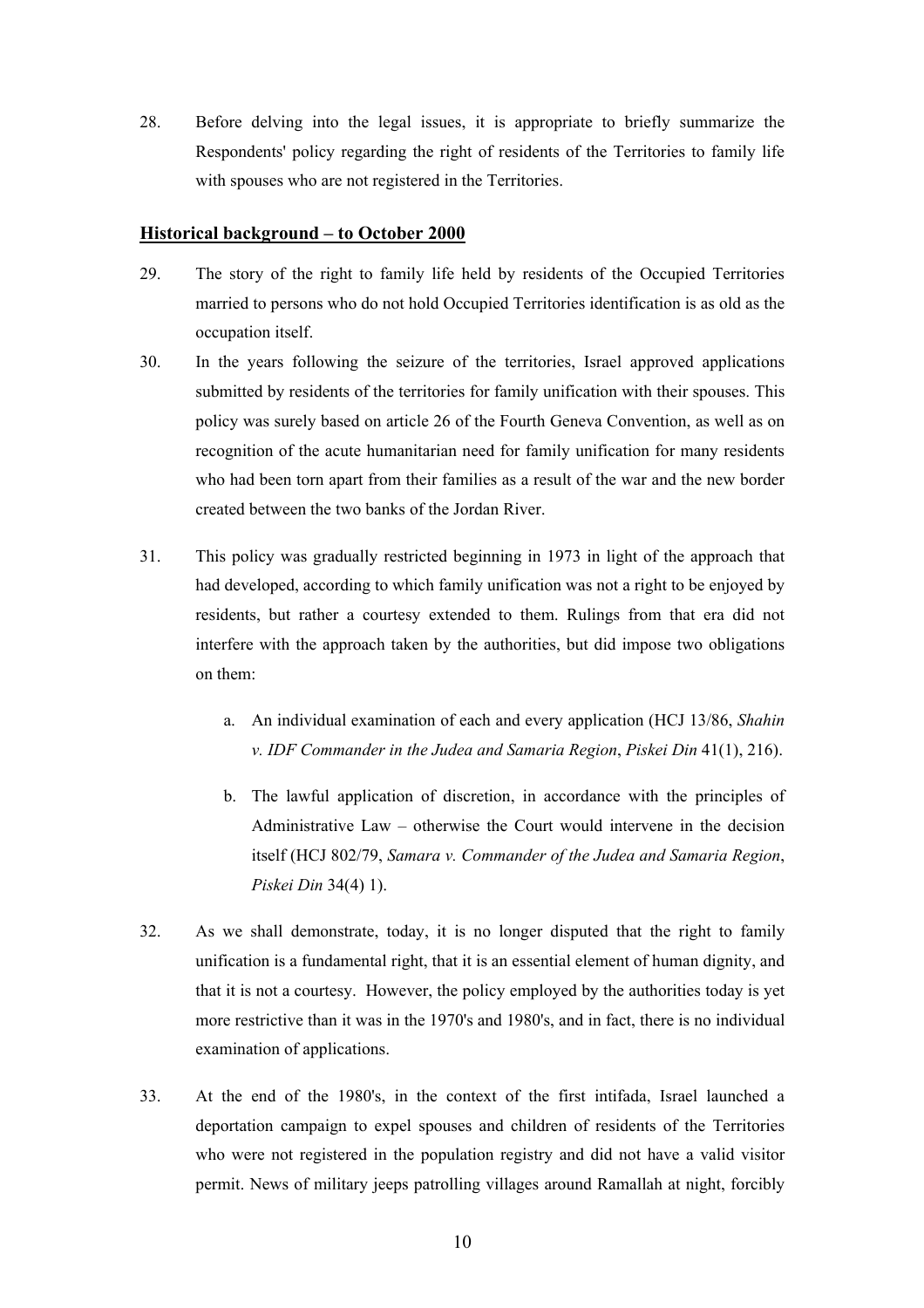removing women and children from their homes and sending them to the border at dawn began to make waves. When tales of this cruelty reached the Washington Post in January 1990, then Defense Minister, Yitzhak Rabin RIP, decided to suspend the deportation campaign. The status of these families was later "laundered".

- 34. Shortly thereafter, in the context of HCJ 1979/90, *'Awashra v. IDF Commander in the Judea and Samaria Region*, the policies employed by the authorities concerning family unification came under scrutiny once more. The petitioners in that case – residents of the Territories, the National Council for the Child and the Association for Civil Rights in Israel – claimed, *inter alia*, that there was a right to family unification in the Territories – arising both from the spouses' right to live together and from the children's right to live with their parents and the parents' duty to care for their children. The Petitioners further claimed that the Respondents' policy contravened Jordanian legislation, which had not been amended; that it was based on invalid demographic considerations and that it had no basis in the relevant considerations which must guide a military commander, i.e. – security considerations on the one hand and diligent care for the good of the population on the other.
- 35. Following submission of the petition, the authorities announced a change of policy. Shared family life in the Territories no longer depended on exceptional humanitarian circumstances or on government interests in granting  $it -$  the existence of a family and security clearance were sufficient.

 **"…in the context of the policy implemented today, no obstacle impedes the Petitioners' filing applications on behalf of their wives and children who are outside the Region, and, if no specific security grounds are found for rejection, the women and children will be allowed to enter the Region and remain therein with the Petitioners."**<sup>2</sup> 

36. In view of this policy change, the Court rejected the petitions:

 **Without stating an opinion as to whether it is necessary for us to re-examine case law on this matter, and even if we assume, without ruling, that it is so, we are of the opinion that the matter is not yet ready for an** *order nisi* **and that the new policy as well as the developments that are to follow should be put to the test.**

 $\overline{a}$ 

<sup>&</sup>lt;sup>2</sup> Notice by the Attorney General in HCJ 1979/90 mentioned above.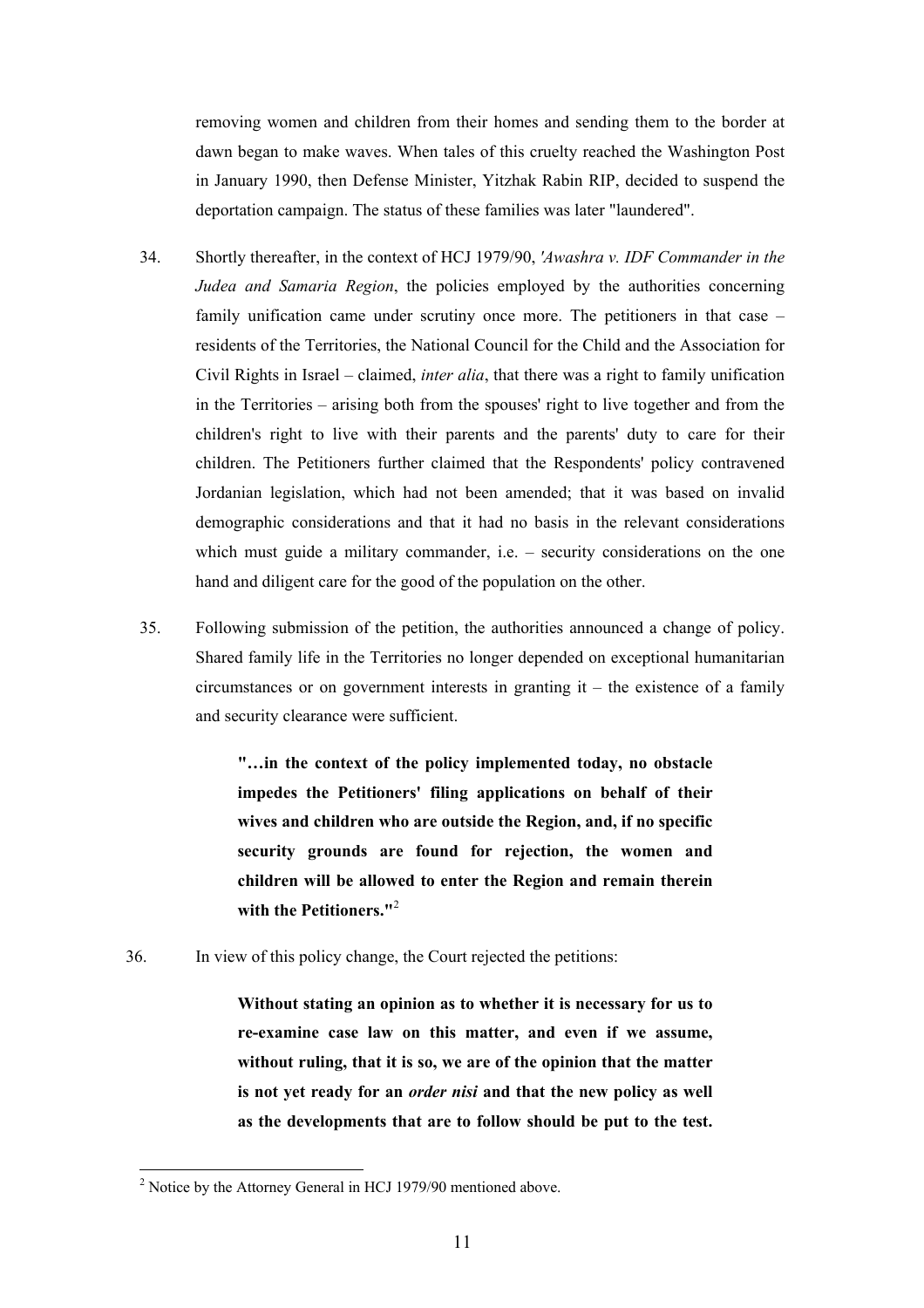HCJ 1979/90, *'Awashra v. IDF Commander in Judea and Samaria*, *Takdin Elyon* 90(2), 358.

- 37. These events took place at the height of the first intifada.
- 38. Other petitions followed the 'Awashra case. The Respondents' policy regarding family unification developed, via the handling of these petitions, during the first half of the 1990's. This policy reflected recognition that marriage to a resident of the Territories was a criterion for settling in them – whether through long term visitor permits or residency status ("family unification").

 The new policy was formulated via HCJ 4491/91, *Abu Sirhan v. Commander of the IDF Forces in the Judea and Samaria Region* and 63 additional petitions and via HCJ 4465/92, *Hadra v. Commander of the IDF Forces in the Judea and Samaria Region* and 20 additional petitions. The petitions were submitted by HaMoked – Center for the Defence of the Individual, the Association for Civil Rights in Israel and the National Council for the Child.

 All these petitions were erased following the State's pledges which are outlined below.

39. Following is the outline of the policy as it was eventually formalized:

 Regarding families which were separated at the time the petitions were filed – arrangements were established which entitled the foreign spouses to remain in the Territories permanently. The arrangements applied to spouses of residents of the Territories who were physically present in the Territories at some time during the period beginning with the deportation campaign (which ceased in 1990) and ending at the end of the 1993 summer visits. The eligibility was for long term visitor permits (which were extended every six months). These permits were designed to create a status which is, in many ways, similar to that of residency. Those who were present in the area in the first part of this period (ending at the end of the 1992 summer visits) are eligible for full residency ("family unification"), subject to individual security clearance.

 As for the future, it was established that the criteria for granting status (family unification) would be amended. While in the past the only criteria were government or humanitarian considerations, it was established that marriage to a resident of the Territories in itself would be a criterion for the approval of a family unification application. At the same time, it was determined that applications for family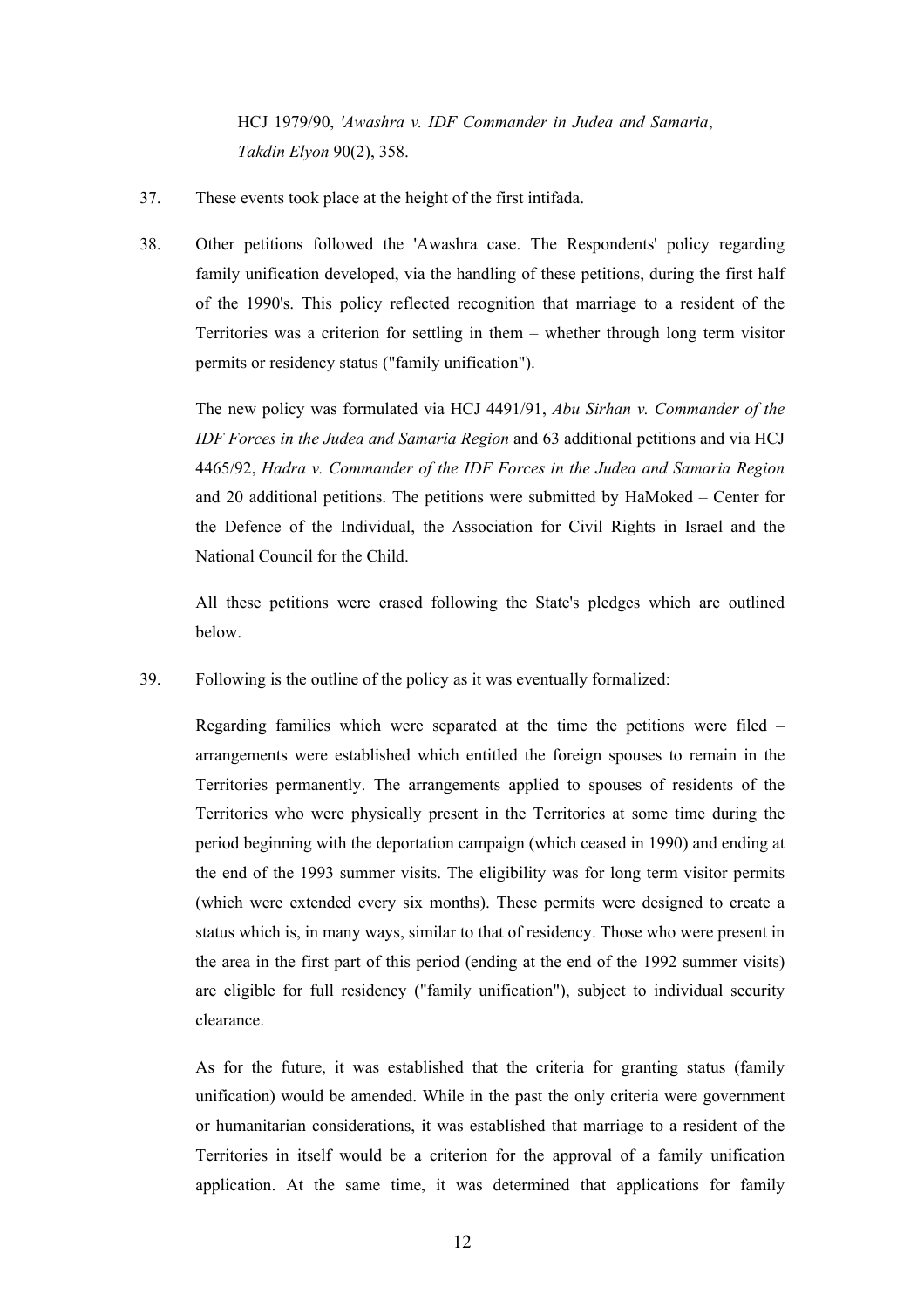unification would be approved subject to a quota of 2,000 applications per year. The quota was later increased to 4,000 applications per year.

40. The recognition of marriage as grounds for family unification was incorporated into the Oslo Accords and extended beyond the nuclear family. The sides to the Israeli-Palestinian Interim Agreement on the West Bank and the Gaza Strip (Washington D.C., September 28, 1995) agreed as follows:

> **…[T]he Palestinian side has the right, with the prior approval of Israel, to grant permanent residency in the West Bank and the Gaza Strip to:**

 **a. […]** 

 **b. spouses and children of Palestinian residents; and** 

# **c. other persons, for humanitarian reasons, in order to promote and upgrade family reunification.**

 (article 28(11) of Appendix 1 of the Protocol Concerning Civil Affairs, Annex III of the agreement).

- 41. The provisions of the Interim Agreements were incorporated into the Region's legislation in Minshar Zeva'i [military proclamation] (No. 7), issued by the Military Commander on November 23, 1995.
- 42. In practice, the policy to which the Respondents pledged before the High Court of Justice continued, with only the processing procedures changing: the Palestinian Authority now served as an intermediary between the Respondents and the population.

 Family unification was granted to those who belonged to and have since come to be known as the "first HCJ population" (outside the quota) and to other spouses (within the quota). A large group of spouses lived in the Territories with visitor permits which were periodically extended.

 In addition, residency status was granted to a large group of functionaries and their families who arrived in the Territories with the establishment of the Palestinian Authority. Residency status was also given to family members of individuals expelled from the Territories in the early years of the occupation and whose return was approved at that time.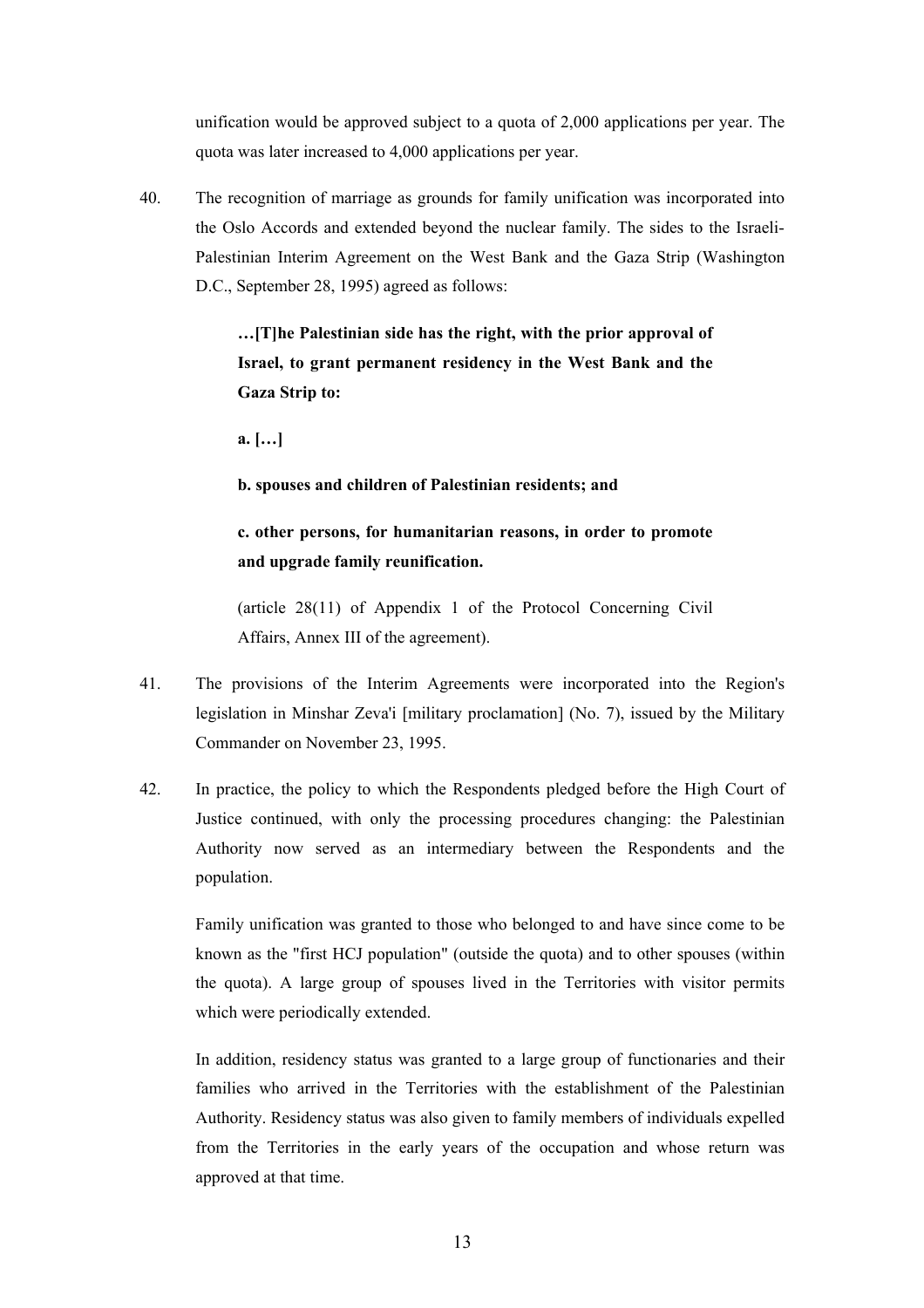As for visitor permits: under the criteria applied in the end of the 1990's, tens of thousands of visitors entered the Territories each year. According to data provided by the State, more than 66,000 visitors entered the Territories with visitor permits in 1998 alone.<sup>3</sup> In the first eleven months of 1999, some 64,000 visitors entered.<sup>4</sup>

43. For a comprehensive review of family unification until the end of the 1990's see: HaMoked – Center for the Defence of the Individual and B'Tselem, **Families Torn Apart: Separation of Palestinian Families in the Occupied Territories** (Jerusalem, July 1999).

 The report is available on the internet at http://www.hamoked.org.il/items/10700\_eng.pdf

# **The policy since October 2000: deep freeze**

 $\overline{a}$ 

44. Following the outbreak of the intifada in late September 2000, the Respondents froze all processing of visitor permits and family unification applications.

 Processing of applications received by the Israeli Military Administration previously was halted. These applications have remained abandoned ever since. **They have not been rejected. They are not being considered**.

 Concurrently, the Military Commander has severed his ties with the Palestinian Authority on these issues and has refused to receive new applications for visitor permits and family unification for processing.

 Under the existing arrangements, residents must file their applications with the offices of the Palestinian Authority, which transfer them to the Israeli authorities. On one hand, the Military Commander refuses to accept applications from the Palestinian Authority. On the other hand, he insists on the honor of the Authority and refuses to open a direct line of communication (bypassing the Palestinian Authority) for receiving application from residents. The result is a blanket refusal to receive applications, consider them and decide their fate. **The applications are not rejected – they are not considered**.

45. On September 6, 2005, following a number of petitions filed by HaMoked – Center for the Defence of the Individual on the matter, the Respondents announced that they

 $3$  Response given by the Minister of Defense to MK Zehava Galon's parliamentary query, September 9, 1999.

<sup>&</sup>lt;sup>4</sup> This information was presented by Lieut-Col Orly Malka in a Knesset Committee on the Rights of the Child session on December 6, 1999.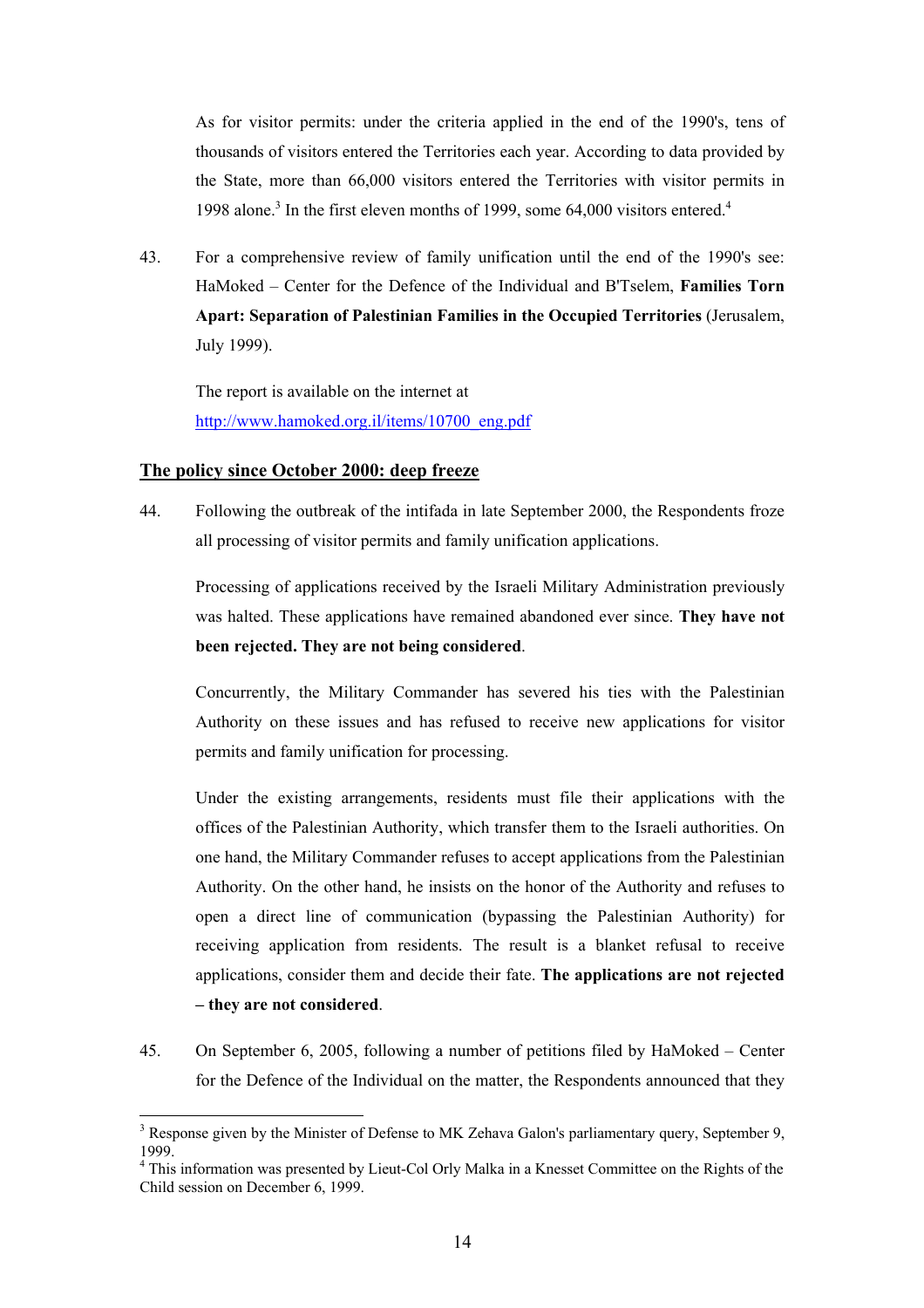would renew the processing of visitor permit applications for children of residents under sixteen years of age. These are children who are entitled to be registered in the population registry. The authority to register them lies with the Palestinian Authority and is not subject to Israeli approval. However, due to Israeli imposed procedures, registration is conditional upon the physical presence of the child in the Territories at the time of registration. Children over the age of five who are abroad require an Israeli approved visitor permit to enter the Territories. From October 2000 until the change in policy, no such permits were issued. In one case known to HaMoked, a visitor permit was issued on condition that the child in question not register in the population registry.

- 46. For a short period of time in the autumn of 2005, the Respondents agreed, to the best knowledge of Petitioner 3, to receive and approve applications for visitor permits for spouses of the Territories, so long as the foreign spouse was not a national of an Arab country and so long as the couple had children. Petitioner 3 has no knowledge of how many such requests, if any, were approved. In any case, this policy was later cancelled.
- 47. As mentioned above, visitors may enter the Territories via visitor permits issued by the Palestinian Authority with Israel's authorization, or via visas issued by the Israeli Ministry of the Interior. The former avenue was frozen in 2000. Over the course of 2006, the Respondents also froze the latter avenue, visas by the Israeli Ministry of the Interior, which was mostly used by visitors from western countries. Following international pressure, the Respondents retracted this policy and implemented a procedure regulating the issuance of such visas and their extension. Among other things, the procedure states that spouses of residents of the Territories will be entitled to visas and their extension.
- 48. What is relevant to the matter before us is that the prevention of forced separation between spouses and between parents and their children is still not considered sufficient grounds for issuing a visitor permit or approving an application for family unification.

#### **The policy of the Respondent and petitions before this Honorable Court**

49. In isolated cases, usually following petitions filed before this Honorable Court, the Respondents have agreed to receive and approve applications for visitor permits where exceptional humanitarian circumstances existed. In these cases, the Palestinian Authority succeeded in forwarding the applications to the Israeli side: Where a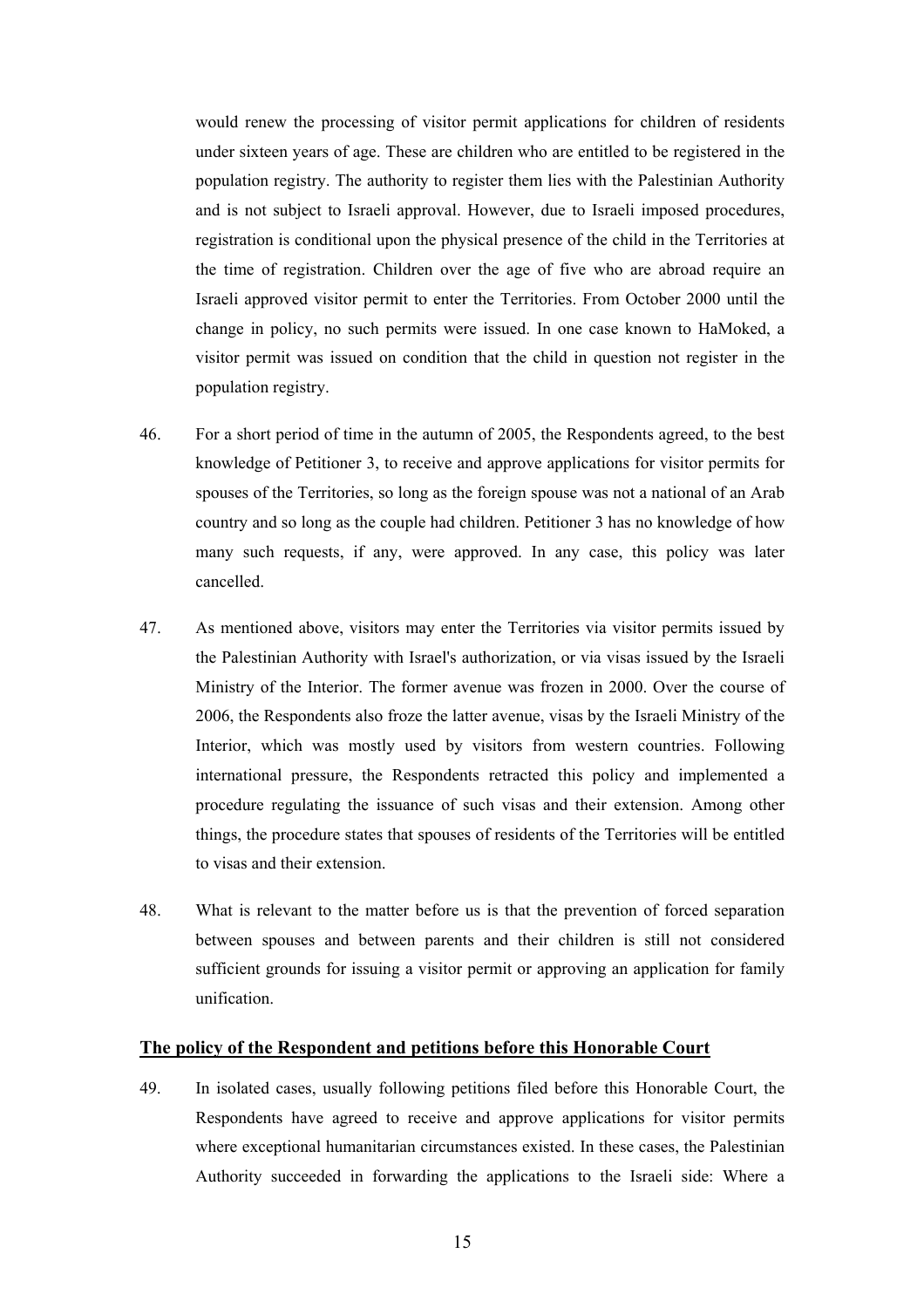document indicating that approval of the application had already been assured existed, the Israeli officials agreed to receive and later approve the applications. This was the case, for example, in HCJ 9926/02 *'Adam v. Commander of the IDF Forces in the West Bank*; HCJ 6105/03 *'Amaira v. Commander of the IDF Forces in the West Bank*; HCJ 9736/03 *Massimi v. Commander of the IDF Forces in the West Bank*; HCJ 10004/03 *Drawish v. Commander of the IDF Forces in the West Bank* and HCJ 11191/03 *Mafarjeh v. Commander of the IDF Forces in the West Bank*. In these (and other) petitions, the Respondents agreed, following submission of the petition, to receive and approve applications for visitor permits by wives of residents of the Territories. Following the consent given within the context of the petitions, the appropriate applications were filed with the Palestinian Authority, forwarded to the Respondent and approved; and the wives entered the Territories.

- 50. Such was the case regarding family unification applications. When they so wished, the Respondents notified the Court that they would be willing to examine an application for family unification if such were transferred to them by the Palestinian Authority. On the basis of such agreement and only on its basis did the Palestinian side succeed in transferring the application to the Respondents, who then approved it (HCJ 5203/05, *Muhammad v. The State of Israel*).
- 51. In other cases, petitions to this Honorable Court did not succeed. These were petitions by persons the Respondents wished to expel from the Territories because their visitor permits had expired. In support of the request to prevent their expulsion, the Petitioners claimed that they had submitted applications for family unification at the offices of the Palestinian Authority. In these cases, the Respondents did not deviate from their policy and did not agree, following the petitions, to receive the relevant applications.

 These petitions were rejected after the State claimed that the Palestinian Authority had not forwarded the applications to the Israeli side. The Court ruled that the Israeli side was not the appropriate litigant in those petitions: The applications for family unification never reached the stage necessitating the Respondents exercise their discretion.

 In light of this reasoning, it was unnecessary to review the Respondents' general policy within the context of those petitions.

52. Thus, for example, it was stated that –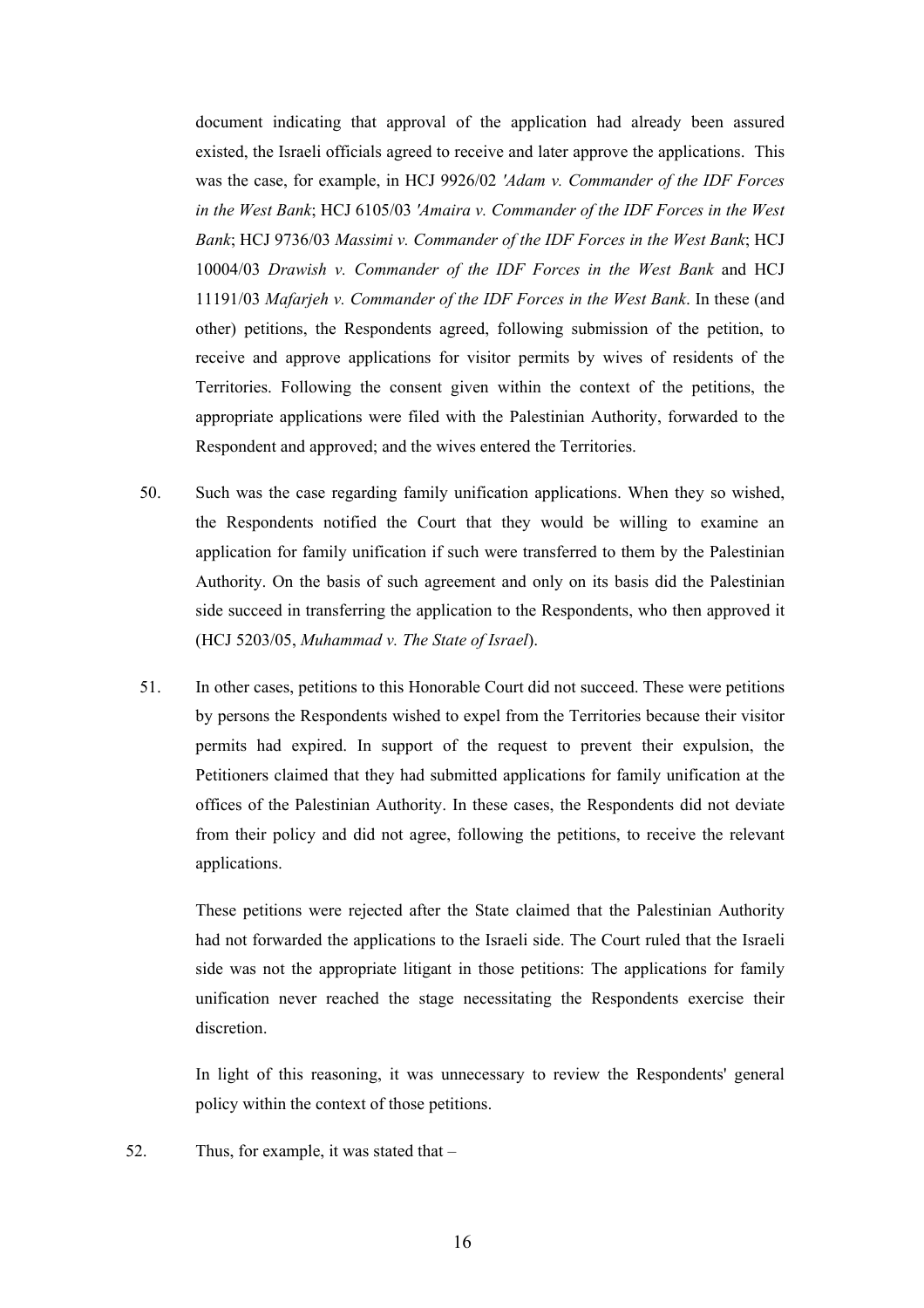**This Court has ruled, on several occasions, that so long as the Palestinian Authority had not finished the processing of applications of the sort filed by the Respondent and so long as such applications had not been forwarded for approval by Israel – the State of Israel is not the addressee of the Petitioner and any complaint in this matter should be addressed to the Palestinian Authority.** HCJ 6788/02 *Qinana v. Commander of the IDF Forces in the Judea and Samaria Region, Takdin Elyon 2003(2)* 1865, emphasis added.

And in another matter:

 **The Court has repeatedly ruled that there is no cause to interfere with the decision of the Respondents so long as the applications had not been forwarded to Israel by the Palestinian Authority. The addressee for those who complain of not being given leave to enter the Territories is not Israel but the Palestinian Authority …** HCJ 2497/04 *Yassin v. The Civil Administration in the Judea and Samaria Region (unpublished)*, emphasis added.

In a number of cases, the Court has mentioned the Respondents' policy of not handling applications for family unification and visitor permits. However, the Court chose not to rule on the legality of this policy. Thus, for example, it was stated that:

> **In the absence of an appeal to Israel, we cannot provide a remedy for the Petitioners. In this state of affairs, we did not find cause to consider the claims made against the Respondents' policy of ceasing to handle applications for family unification in the Region since the beginning of the violence in September 2005**  [thus in the original text, it should read 2000, Y.W.] HCJ 5919/05 *AlSalam v. Commander of the IDF Forces, Menasheh Division Commander, Takdin Elyon 2005(4)* 2671, p. 2672.

# **The veil must be lifted: The Respondents determine which applications will be processed**

53. Within the context of the current petition, we seek to lift the veil off the reason why family unification applications did not reach the Israeli side and were not processed by it. **The general policy employed by the State of Israel is not to accept**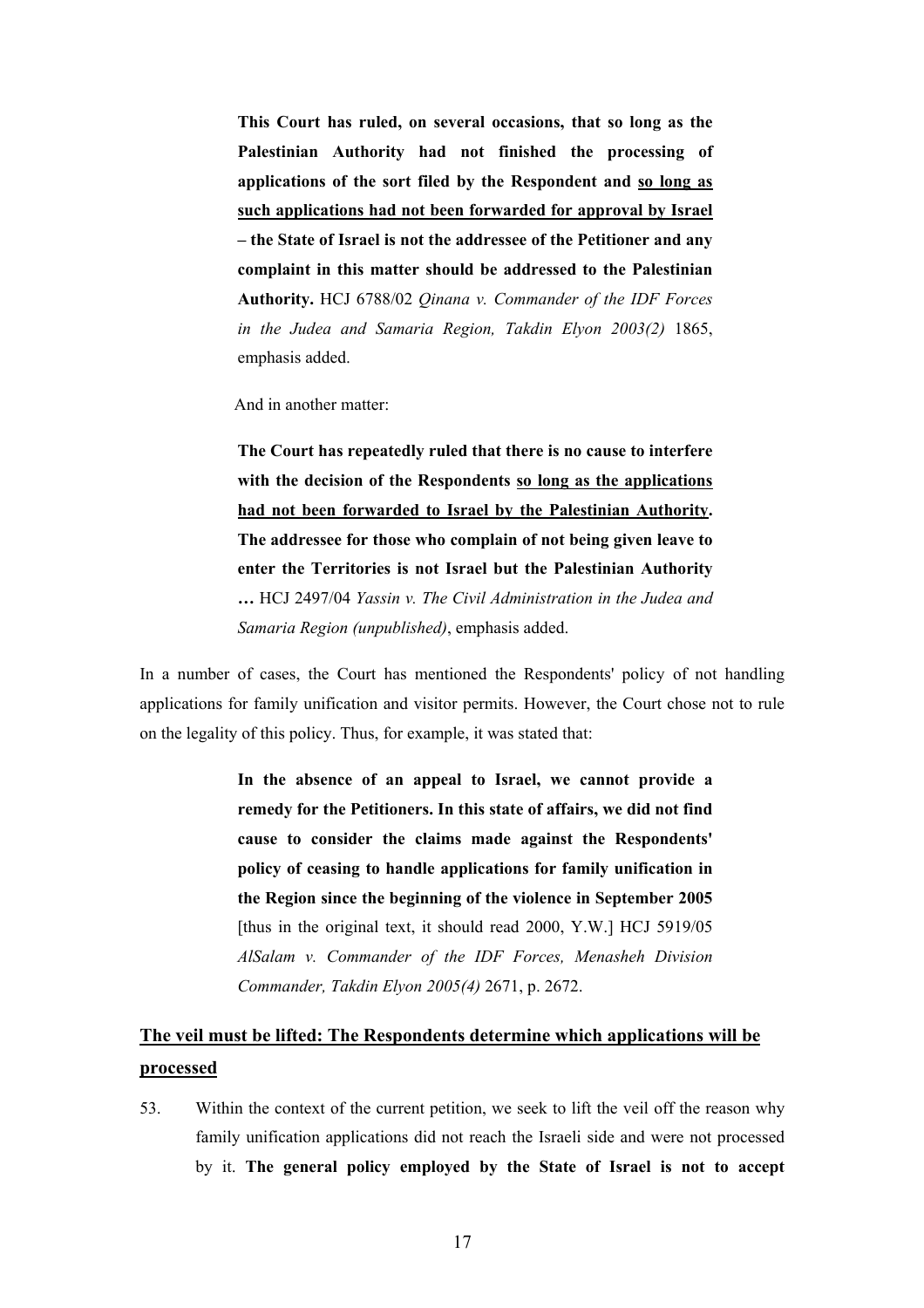**applications for visitor permits and family unification** – in any case not ones the grounds for which are marriage and shared parenting. This policy dictates which applications reach (or do not reach) the Respondents for processing.

 **The Respondents are the ones who screen the applications that reach them. They determine which applications Palestinian Authority officials may or may not transfer to them.**

 Thus, so long as they did not wish to receive applications for visitor permits for the population registry, the Respondents refused to receive such applications. Was the Palestinian Authority indeed the only addressee for these children's complaints? Was it not the case that **as soon as the Military Commander wished it, the obstacle to transferring and approving such applications was removed?**

 Thus, so long as they do not wish to do so, the Respondents refuse to receive applications for visitor permits and family unification while, before this Honorable Court, they point their finger at the Palestinian Authority. **But if he is so inclined, and the Military Commander chooses to consider the application, his word is like a magic code which unlocks the gate that has thus far barred the transferring of the application from the Palestinian side to him – and its approval – as was the case in the above mentioned and other petitions.**

The Respondents have determined that applications concerning the shared life of couples do not match the criteria – neither those for approving the application nor indeed those for receiving it for processing. In doing so, the Respondents deviate even from the rules established in the 1980's, when family unification was considered a courtesy, rules according to which a resident is entitled to have his application considered on its merits and have the proper administrative discretion applied thereto.

54. The freeze policy is an Israeli policy. The key to allowing the family life of the petitioners and of others who share their circumstances is in Israel's hands. On this matter, an affidavit by Brigadier General (reserves) Ilan Paz ho was the head of the Civil Administration in the West Bank between 2002 and 2005 is attached hereto. In his affidavit, Brigadier General (reserves) Paz surveys the issue and states that:

> **The claim which has been put forward lately, that the problem stems from the rift with the Hamas government is unacceptable to me, since the restrictions existed (albeit in a more restricted manner) even before the Hamas took power, and even now,**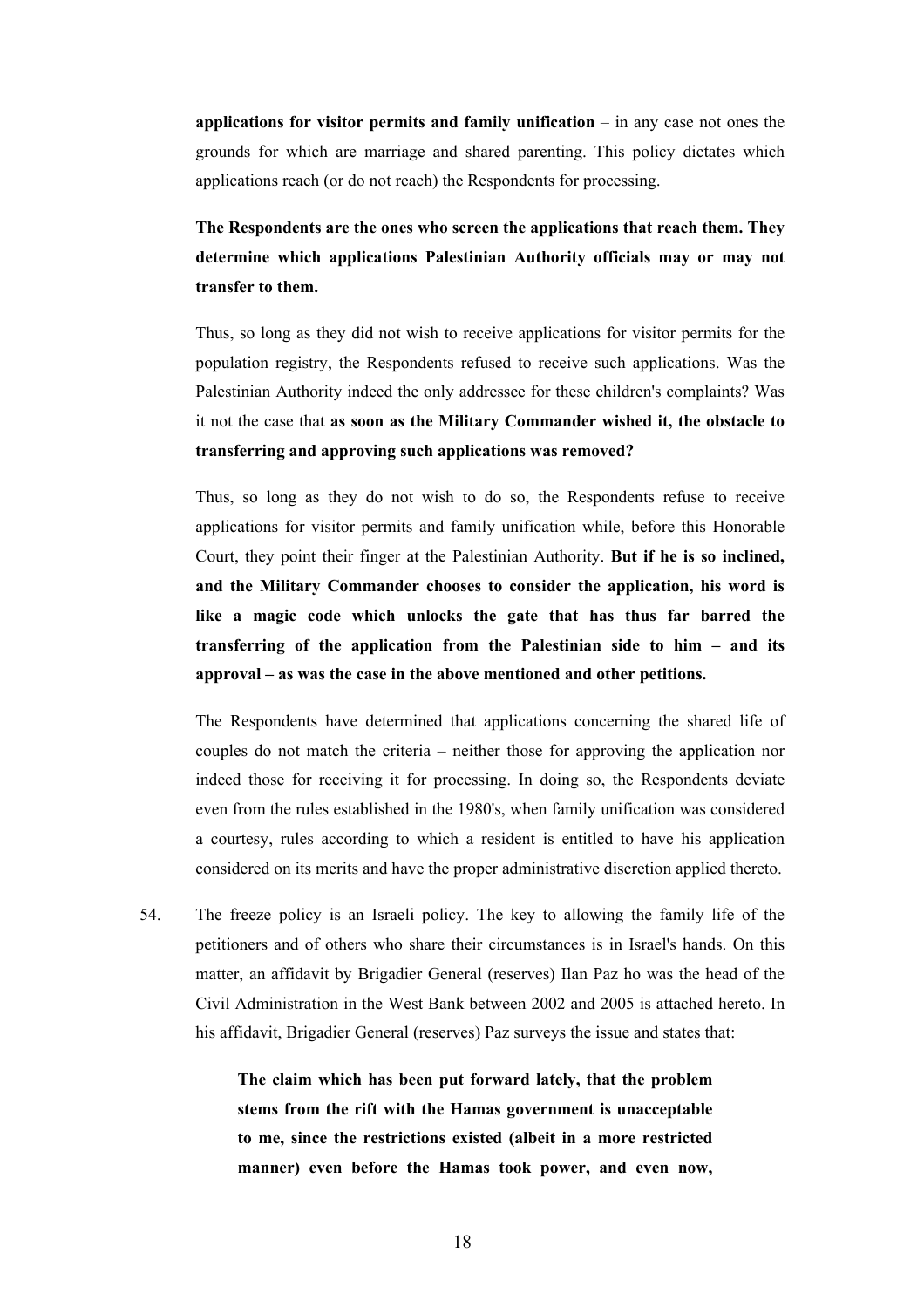**Israel fully controls the external borders (Ben Gurion airport/Allenby and, to some extent, Rafah). This is an entirely Israeli decision which does not really necessitate cooperation with the authorities of the other side. It is a decision guided by political considerations of the State of Israel, which I have already mentioned.**

A copy of the affidavit is attached hereto as **P/22.** 

#### **A legitimate response to illegal aliens?**

55. We shall address the purpose of the freeze policy in detail in the legal section of this petition.

 However, it is appropriate to do away with one of the justifications presented for this policy at this early stage. This justification was presented, in our opinion, merely as lip service. It is not and cannot be the reason for the policy.

 We refer to the claim that the policy is a response to the Palestinian Authority's failure to remove persons whose visitor permits expired from the Territories. This claim was presented in the State's responses to petitions brought before this Honorable Court.

 This claim is not in keeping with the fact that the policy was explicitly implemented **following the outbreak of the intifida** and with no relation to the time when the phenomenon of illegal aliens was ostensibly discovered.

 The claim is not in keeping with the fact that since the outbreak of the intifada the Palestinian Police was, for all intents and purposes, paralyzed (as a result, *inter alia*, of deliberate actions by Israel) to the point where it became difficult for it to handle criminal offenses *per-se*. One cannot assume that in this particular situation, Israel expects the Palestinian Police to devote its efforts to removing persons whose visitor permits have expired. In order to effectively carry out such a project inside Israel, an entire police branch was established – the Immigration Police.

 Moreover, we have already seen that Israel halted the campaign it undertook in 1989 and 1990 to expel spouses of residents who had remained in the Territories after their visitor permits had expired as a result of international pressure. Does Israel truly expect the Palestinian Authority to do what it did not wish to do itself?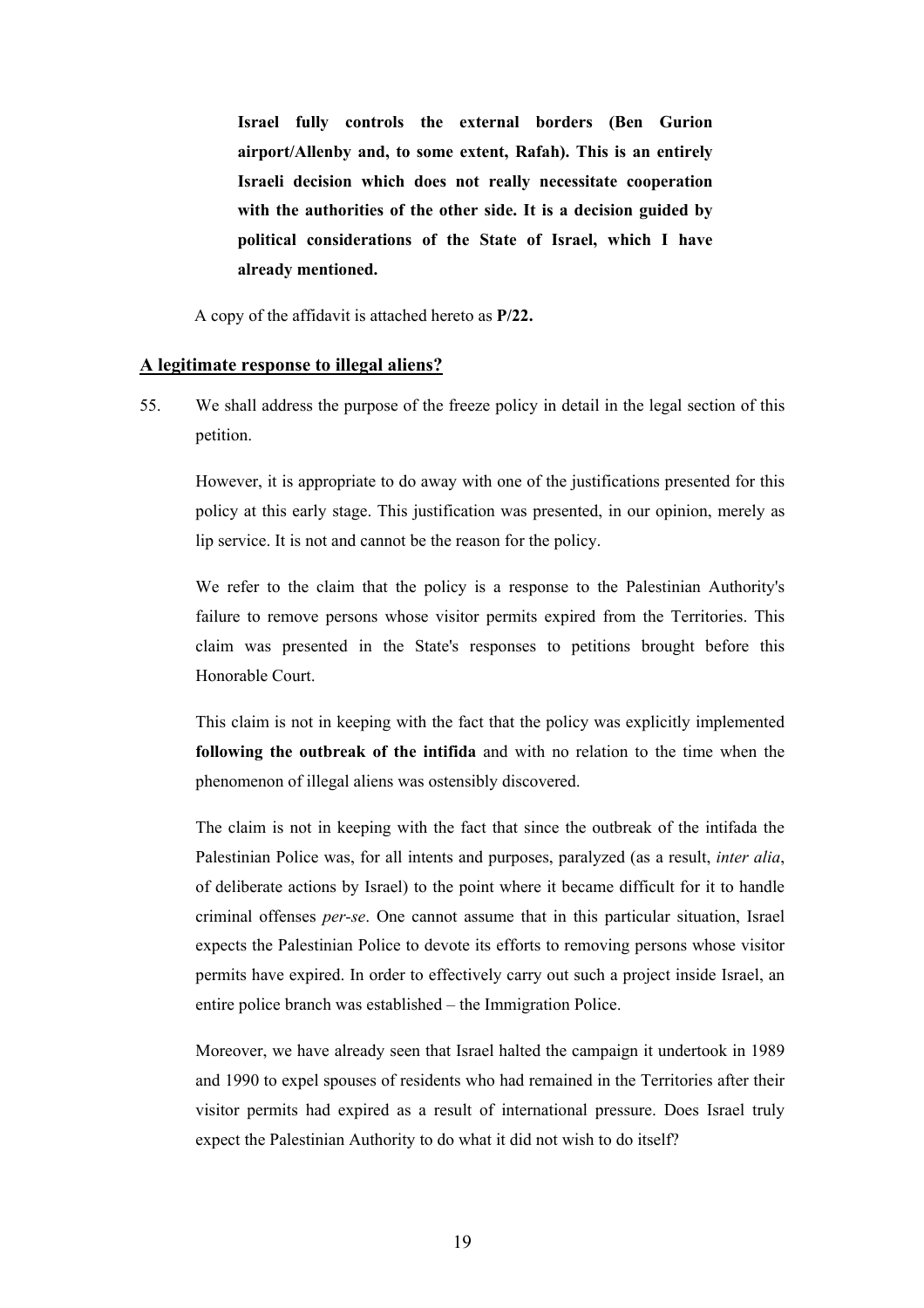Over and above all this: does anyone seriously believe that a general phenomenon of illegal aliens can justify a blanket denial of the personal rights of residents to a shared life with their spouses? It cannot be. Is it possible to imagine the phenomenon of illegal aliens in Israel serving as grounds for the complete cessation of family unification proceedings for the citizens of Israel? Indeed, it has been ruled that even if the spouse himself was an illegal alien in Israel, he must not be removed from it, even for a limited time while the family unification application was being considered (HCJ 3648/97 *Stemka v. Minister of the Interior, Piskei Din* 53(2), 728; AdmA 4614/05, *The State of Israel v. Oren, Takdin Elyon* 2006(1), 3756). Let us remember: the demand made of an illegal alien to leave the country for a limited time while his application for family unification was being considered was justified by the need to confront a wide phenomenon of illegal aliens. The demand was found to be disproportionate due to its infringement on the shared life of the couple – despite the fact that it was temporary and that the right to unite in Israel itself was not denied. It is all the clearer that a flat refusal to consider applications for family unification, if intended to deal with the phenomenon of illegal alients, could not stand the test of proportionality.

This suffices.

# **Legal argument**

- 56. The matter of this petition can be conveniently decided in accordance with the rules established in HCJ 7052/03, *Adalah – The Legal Center for Arab Minority Rights in Israel v. Minister of the Interior* (hereinafter: **the case of Adalah**).
- 57. In that case, the issue was a legal provision which placed a flat ban on granting status in Israel to residents of the Territories married to residents and citizens of Israel.

 The Court was requested to determine the scope of the right to family life. Does it encompass the right of a person who marries a foreign national to establish the family unit in his place of residency when it is possible for him to unite with his relative in a different country?

 The Court was further requested to determine whether a blanket restriction of this right, as set in the Law at issue in that case, was proportional.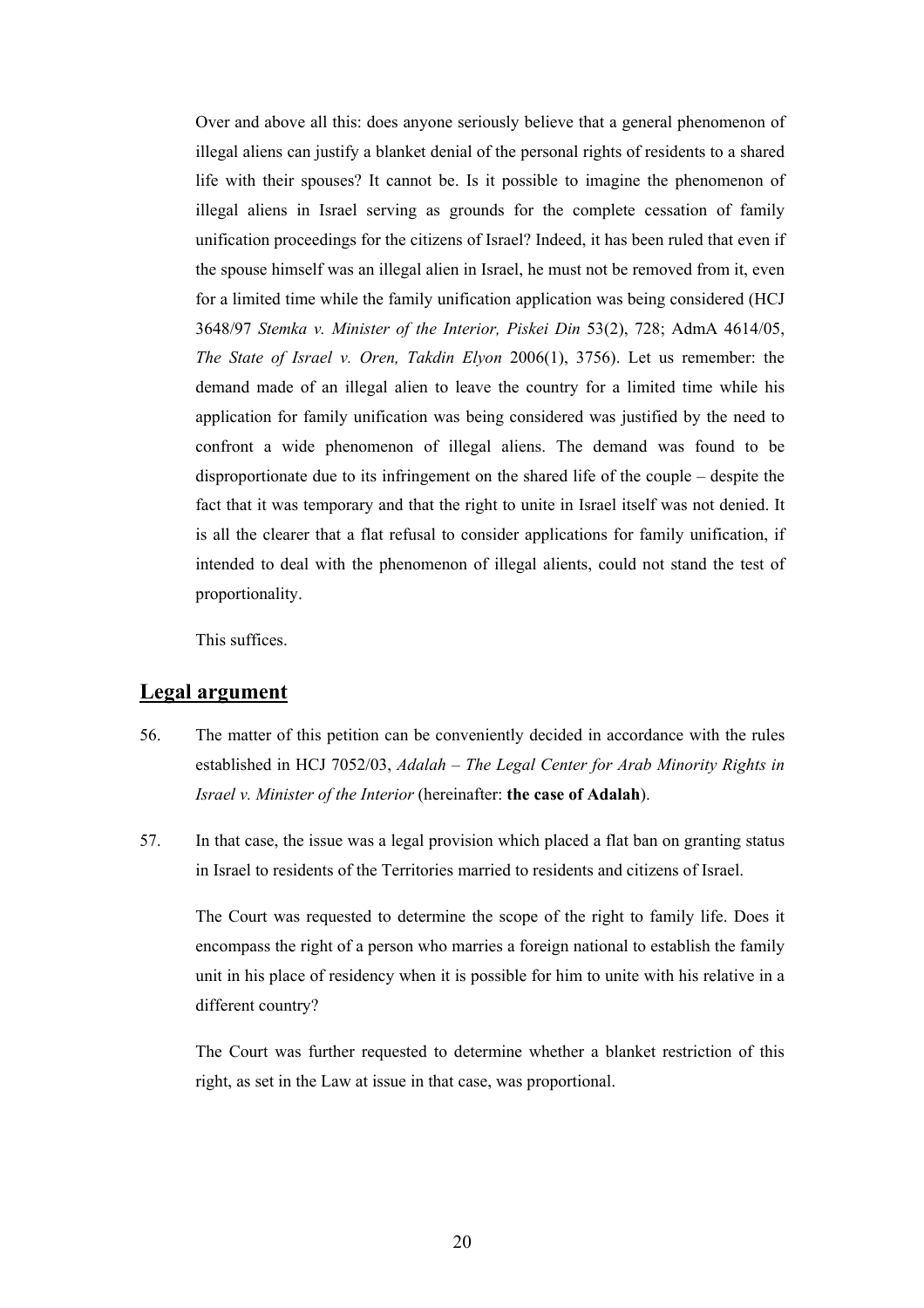58. First and foremost, we must note the differences between the present case and the case of Adalah. Then, we shall analyze the rules established in the case of Adalah and apply them to our matter.

# **The case of Adalah and the freeze on visitor permits to the Territories – the differences**

- 59. There are a number of manifest differences between the present case and the case of Adalah.
	- a. First and foremost, **the scope of the prohibition in the case before us is much wider**. In the case of Adalah, the Law at issue prohibited entry into Israel only for residents of the Territories. The Temporary Order reviewed therein did not prevent Israeli residents from uniting with spouses from Jordan, Egypt, other Arab countries or any other country. In this case – the same people Israel is prepared to admit into its own territory and to whom it is even willing to award citizenship, if they are married to Israelis, are absolutely barred from entering the Territories!
	- b. The Temporary Order was justified on security grounds, which a majority of the Justices presiding accepted. According to the State's claim, awarding status to residents of the Territories is inherently dangerous. **Grounds such as these are not presented in the present case and indeed cannot be presented**. What inherent danger can be claimed in the case of visitors from countries whose subjects are allowed to enter Israel and receive citizenship in it even under the Temporary Order?
	- c. In the case of Adalah, the Petitioners challenged a **legal provision** with strong standing, one in which the Court intervenes only after applying great caution. In the case before us, it is a **policy** implemented by the Military Commander. It has not been grounded in a proper order and may be subjected to much more rigorous judicial review.
	- d. In the case of Adalah, the policy was formulated by the Knesset, **the sovereign**, which enjoys wide discretion in establishing legal and social arrangements. At issue before us is a decision by **a military commander** in an occupied territory, who has not a shred of sovereignty. The Military Commander acts only as a trustee who controls the territory temporarily and is limited to a narrow range of considerations which revolve around the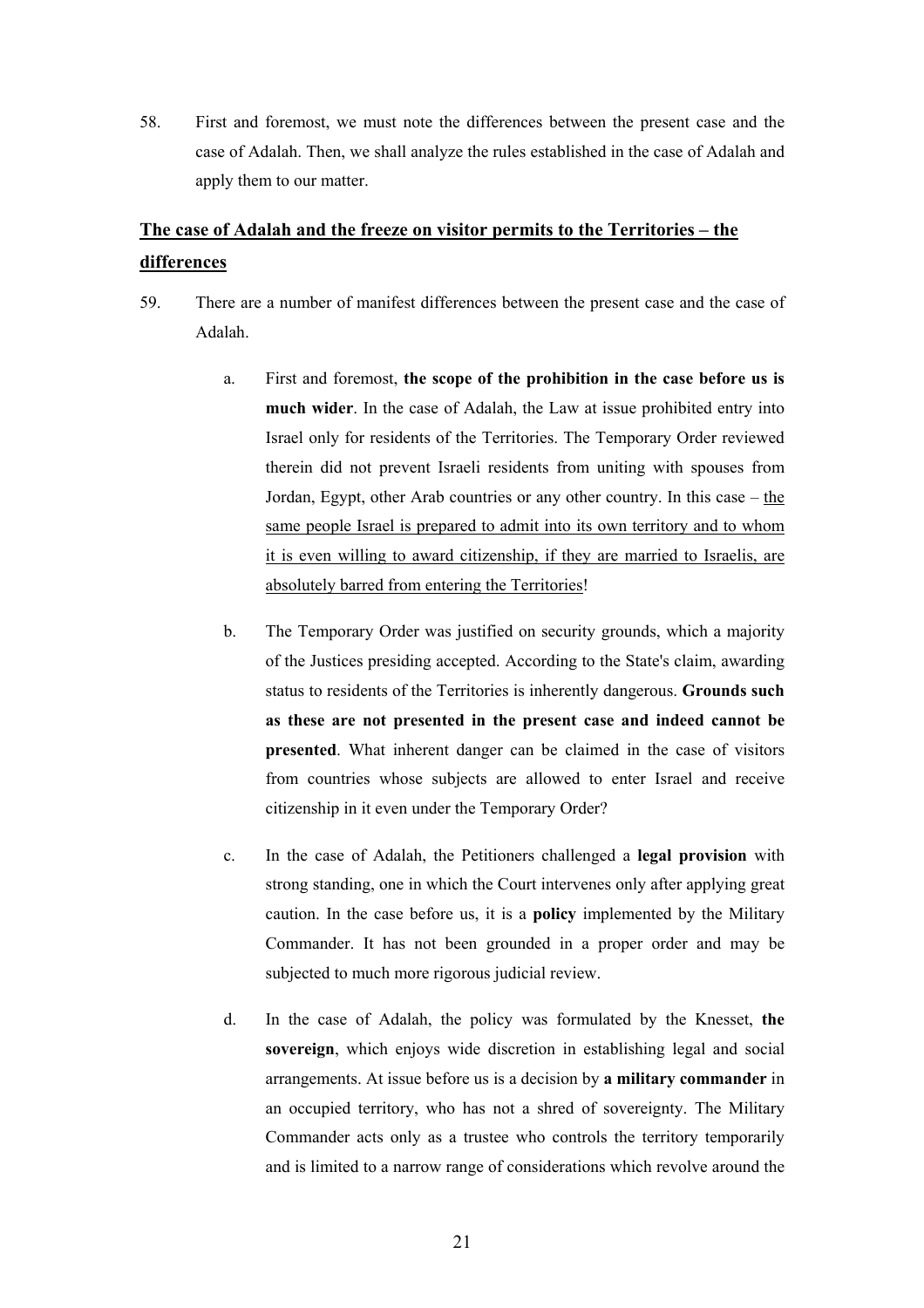tension between security needs and the good of the population – and nothing further.

# **The Adalah rule – the right to family unification in the country of citizenship**

- 60. The most important rule established in the Adalah case, by a majority of Justices of this Honourable Court, is that a person has a right to family life. This right includes, in cases of a spousal relationship with a foreign national, the right to establish the family home in the country of citizenship. It was further established that this right, in this scope, is a constitutional right.
- 61. Eight Justices maintained this position.

Thus President Barak in article 27 of his opinion:

 **The right to family life is not limited to the right to marry and have children. The right to family life is also the right to a shared family life. It is the right of the Israeli spouse to maintain his family life in Israel. If the Israeli spouse is not allowed to lead a family life in Israel with the foreign spouse, this right is infringed. He is thus forced to choose between immigration outside Israel and separation from his spouse. Justice M. Cheshin observed this in the case of Stemka. Justice M. Cheshin recognizes the "fundamental right gained by the individual – any individual – to marry and establish a family" (p. 782). In his opinion, Justice Cheshin notes:** 

 **The State of Israel recognizes the right of the citizen to choose a partner as he wishes and establish, with him, a family in Israel. Israel is committed to protecting the family unit under international conventions … despite the fact that these conventions do not require one policy or another regarding family unification - Israel has recognized and still recognizes - its duty to provide protection for the family unit including by means of issuing permits for family unification. Thus, Israel has attached itself to the most enlightened of states, those states which recognize - subject to limitations of national security, public peace and public welfare – the right of family**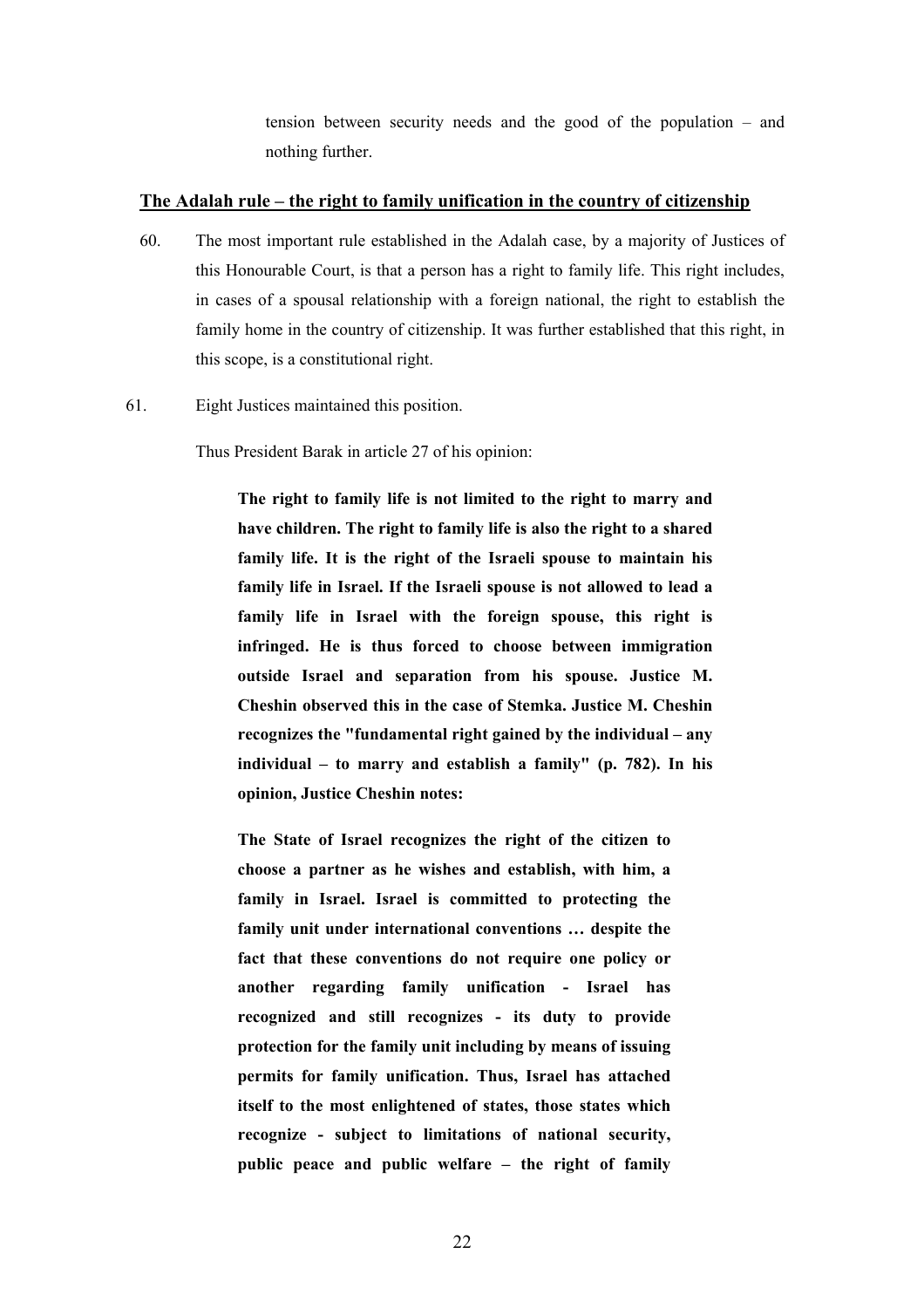**members to live together in the territory of their choice" (HCJ 3648/97,** *Stamka et al. v. Minister of the Interior et al***., Piskei Din 53(2) 728, 787).** 

And the president reemphasizes in article 34 of his opinion:

```
 Indeed, the constitutional right of the Israeli spouse – a right 
which stems from the core of human dignity as a constitutional 
right – is "to live together in the territory of their choice".
```
 The right to family unification also stems from the parents' right to raise their children and the children's right to develop under the guardianship of both their parents. In that regard –

 **Respect for the family unit includes, therefore, two aspects. The first aspect is the right of the Israeli parent to raise his child in his country. This is the right of the Israeli parent to fully realize his parenthood, the right to enjoy the connection with his child and not to part with him. It is his right to raise his child in his house, in his country. It is the right of the parent not to be forced to leave Israel as a condition for realizing his parenthood. It is based on the autonomy and privacy of the family unit. This right is also violated if the minor child of the parent is not allowed to live with him in Israel. The other aspect is the child's right to family life. It is based on the independent recognition of the human rights of the child. These rights are, in principal, bestowed upon any person as such, adults and minors alike. The child "is a human with rights and needs of his own" (FamAR 377/05, Jane and John Doe, the Parents Designated to Adopt the Minor v. The Birth Parents et al. (unpublished)). The child has a right to grow up in a complete, stable family unit. His welfare requires that he not be separated from his parents and that he be raised by both of them. Indeed, it is difficult to overstate the importance of the connection between a child and each of his parents. The continuity and constancy of the relationship with the parents are important elements of a child's proper development. From the child's viewpoint, separation from one parent might even be conceived as abandonment and have an**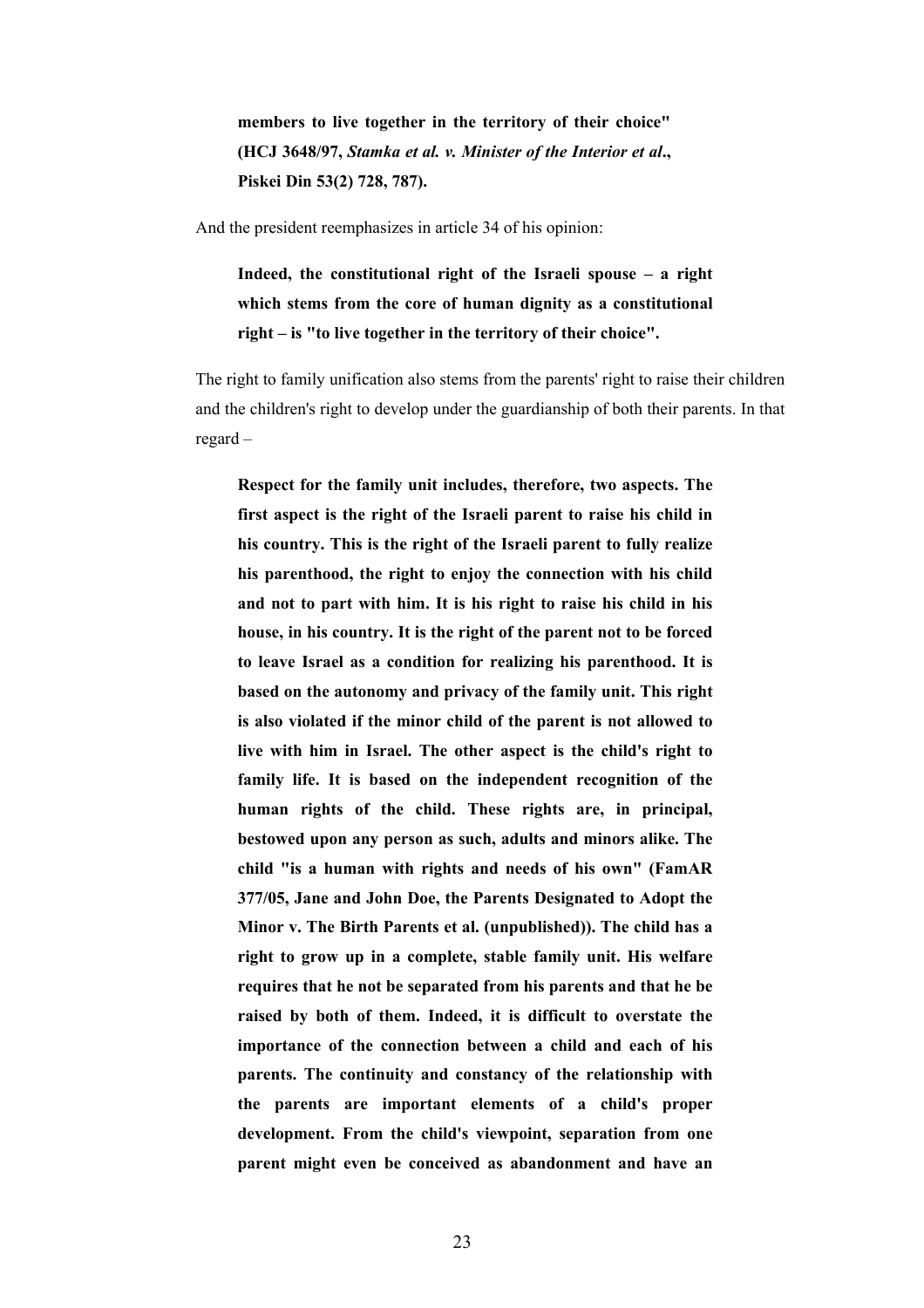**affect on his emotional development. Indeed "the welfare of the children requires that they be raised by their mother and father in a stable, loving family unit. The separation of the parents involves a degree of separation between one parent and his children" (CAP 4575/00, Jane Doe v. John Doe, Piskei Din 55(2) 321, 331).** 

(article 28 of the opinion).

And thus Justice (as her title was then) Dorit Beinish in article 7 of her opinion:

 **A person's fundamental right to choose his spouse and establish a family unit with him in his country is part and parcel to his dignity and the essence of his personality.**

Justice Jubran explains, in article 7 of his opinion that –

 **It seems that, in our day and age, there are but few choices in which a person realizes his free will such as the choice of the person with whom to share his life, establish his family and raise his children. In choosing a spouse, in marrying him, a person expresses his personality and realizes one of the central elements of his personal autonomy. In creating a family, a person shapes the way in which he lives his life and builds his private world. Therefore, in protecting the right to family life, the Law protects the citizen's most basic freedom to live his life as an autonomous person, free to make his own choices.**

And in article 10 of his opinion, Justice Jubran concludes:

 **A shared life is not a characteristic which lies at the margins of the right to family life, but is one of its most significant components, if not the most significant of them. Thus, an infringement on a person's ability to lead a shared life along with his spouse is, in fact, an infringement of the very essence of his family life; denying a person the ability to maintain a shared life with his spouse in Israel is tantamount to denying his right to a family life in Israel. This infringement strikes at the core of the person as a free citizen. Note: it is not just infringement of one of**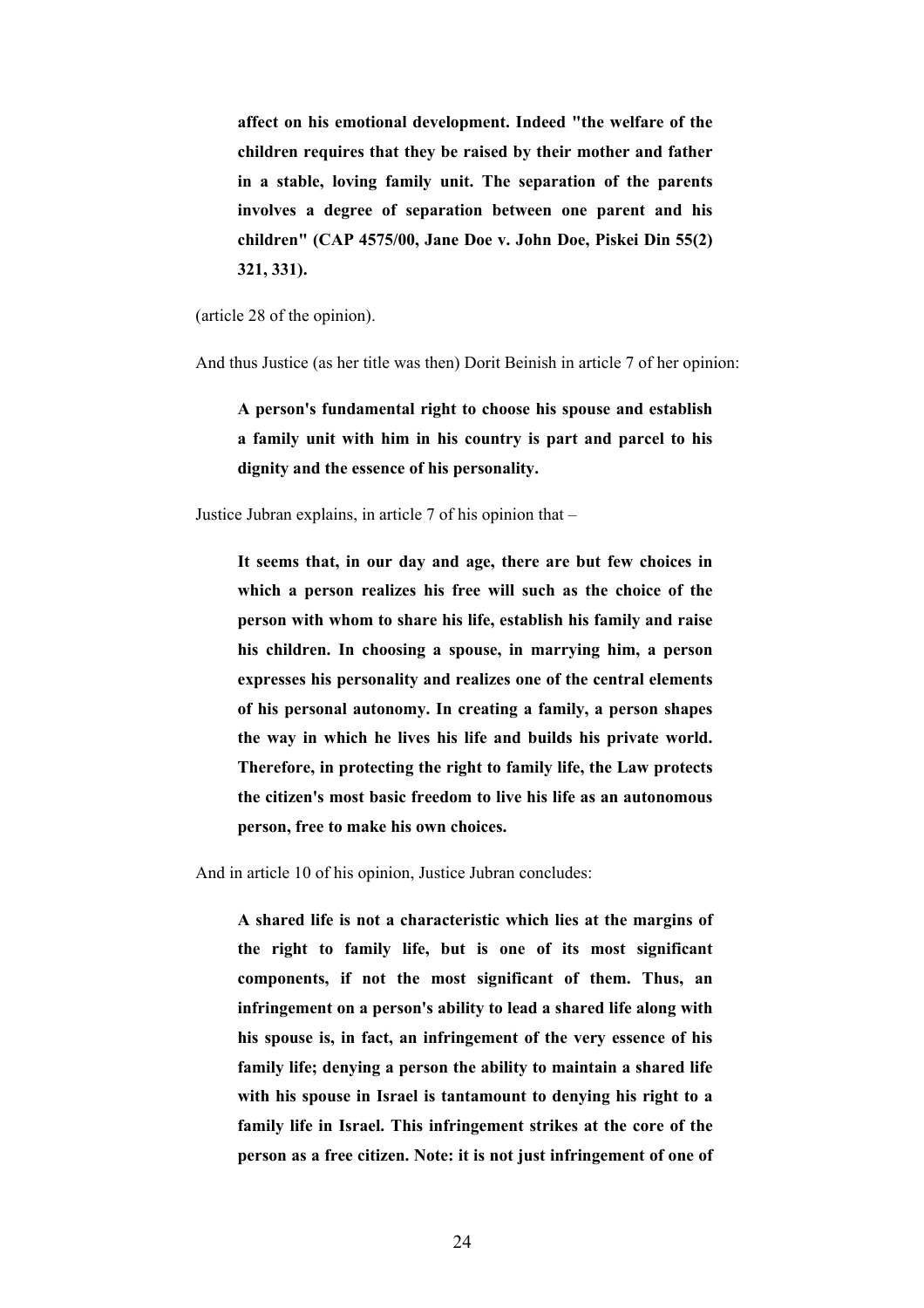**the aspects of the constitutional right to maintain family life but the complete denial of this right, and must be reviewed as such.**

Justice Hayut states in article 4 of her opinion that –

 **A person's right to choose the partner with whom he wishes to establish a family and his right to establish his home in the country where he lives, are, in my view, human rights of the first degree. They embody the essence of a person's being and dignity as a human being and his liberty as an individual in its deepest sense.**

 Whereas Justice Procaccia agrees (in article 1 of her opinion) that the right to family life is part and parcel to human dignity and that this right is violated when an Israeli is barred from exercising it in the country. And thus writes the Honorable Justice in article 6 of her opinion:

 **Alongside a person's right for protection of his life and its sanctity, there is constitutional protection of a person's right to realize the meaning and the essence of life. The right to a family is the essence of life, without which a person's ability to arrive at self realization and actualization is impaired. Without protection of the right to a family, a person's self dignity is injured, his right to personal autonomy is diminished, and his ability to tie his fate with that of his spouse and children, and maintain his life as part of a shared fate with them are prevented. Among human rights, the right of the individual to a family is of the highest grade. It is greater in import than the right to property, the freedom to choose one's occupation and even the right to privacy and individual privacy. It reflects the essence of a person's being and the manifestation of his selfness.**

Justice Adiel states in article 3 of his opinion:

**As for the right to family life, in view of its proximity to the core of the right to dignity, its central role in realizing the individual's autonomy and shaping his life, as well as former rulings by this Court mentioned in the President's opinion, I accept that the right of the Israeli spouse to family life in Israel together with his**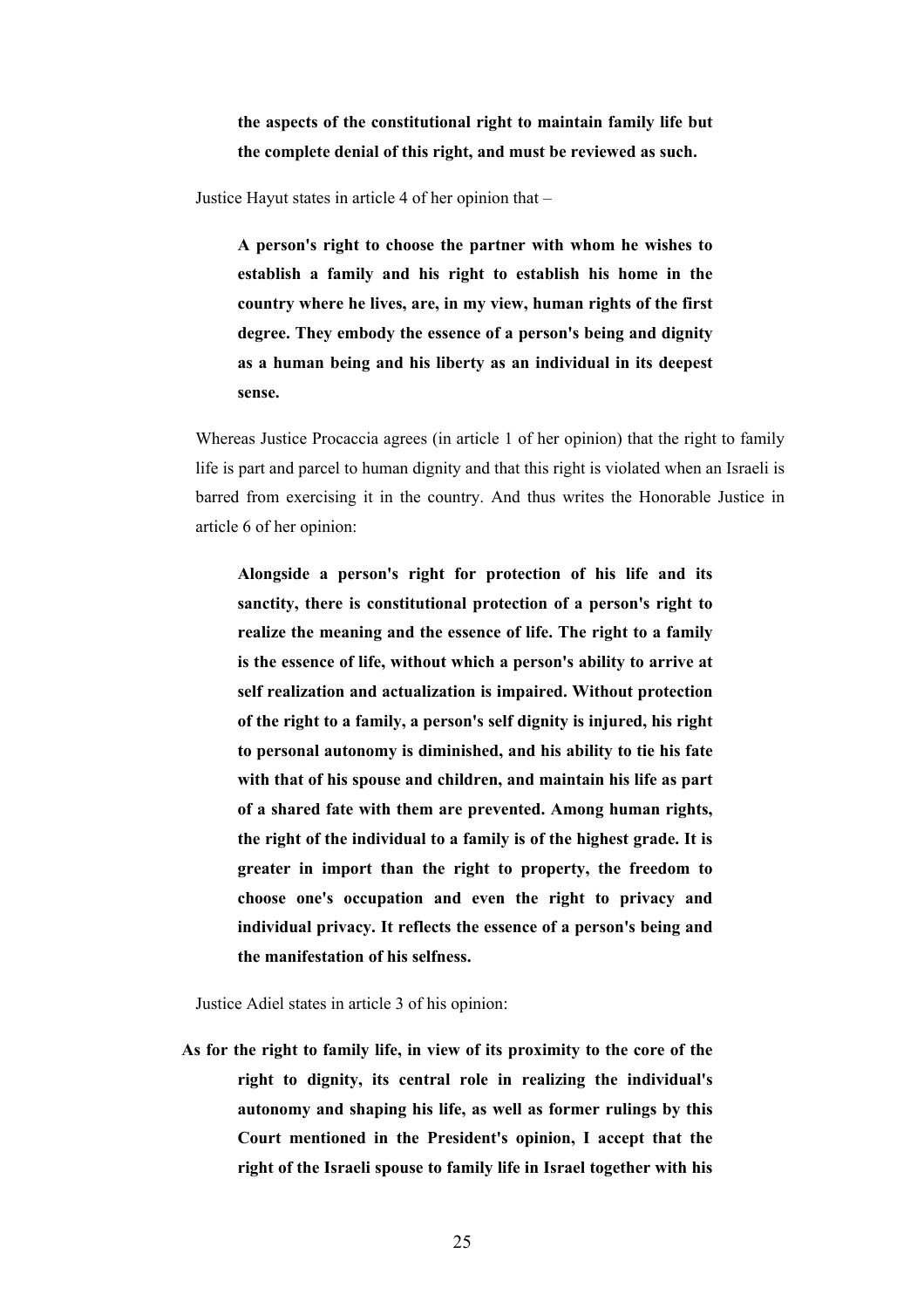**foreign spouse, does indeed come within the scope of the right to human dignity in its meaning under Basic Law: Human Dignity and Freedom.**

Justice Rivlin establishes in article 8 of his opinion:

 **The right to realize family life is a fundamental right. Its denial violates human dignity. Its denial impairs the individual's autonomy to marry according to his wishes and to establish a family – in any case, it impairs freedom. This violation of freedom is no less severe than the violation of human dignity (on the restriction of the right to marry as a violation of freedom see the words of Justice Warren in the instructive judgment in the matter of Loving v. Virginia, 355 U.S. 1 (1967). It severely impairs the basic ability of an individual to shape the story of his life. Israeli law recognizes the Israeli citizen's right to family life. The right to family life means also the right to a shared family life, under the same roof. The right to family life is not just the right of the parents. It is also the right of the child born to his parents. The right to family life is, therefore, protected today in the decrees of the Basic Law as part of the fundamental right to freedom and as part of the fundamental right to dignity.**

 Justice Rivlin proceeds to denounce the attempt to separate the right to family life into a "nucleus" and a "periphery" where the right to realize family life without emigrating is at the "periphery" of the right.

Whereas Justice Levy states (in article 7 of his opinion):

 **Two constitutional rights of the Israeli spouse wishing to unite with his Palestinian spouse are infringed by the legislative arrangements at issue in the petitions before us, and both derive from the right to human dignity included in Basic Law: Human Dignity and Liberty. One is a person's right to family life, which contains two secondary rights without which it seems to lack substance – the basic right of a person to marry whomever he chooses in accordance with his wishes and worldview, and his and his family's right to be given leave to conduct their lives**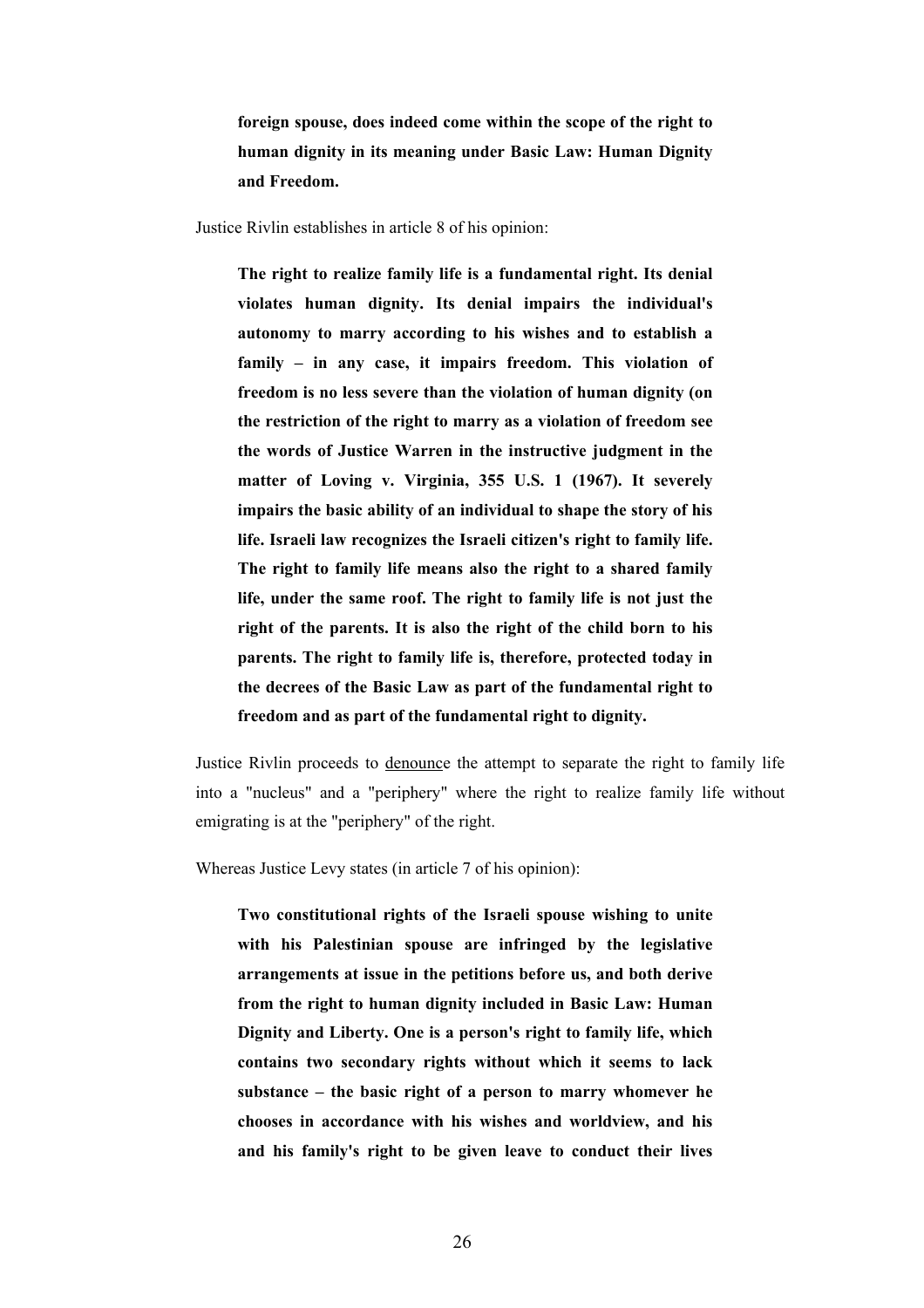**together, including in terms of the geographic location of the family unit, which they have chosen for themselves."** 

### **The rule concerning flat bans**

- 62. In the Adalah case, the Court repeats the known rule that a flat ban on rights which is not based on individual examination of each case is (at least ostensibly) invalid and suspected as disproportional.
- 63. A comprehensive review of the Law concerning flat bans can be found in articles 69 to 73 of the President's opinion. The President notes, *inter alia*:

 **The necessity to choose the least restrictive measure often prevents the use of a flat ban. The reasoning for this is that in many cases, the employment of specific individual considerations achieves the proper purpose whilst using the measures which are least restrictive of the human right. This principal is accepted in the judgments of the Supreme Court (see the Ben Atiya case, p. 15; the Stemka case, p. 779). One of the cases involved a flat ban which prevented candidates over the age of 35 from joining the Police Forces. It was ruled that the ban does not uphold the requirement to choose the least restrictive measure according to the test of proportionality. In my opinion I noted that:** 

 **The employer would be hard pressed to live up to the 'test of the least restrictive measure' if he does not have strong arguments to persuade that an individual test would prevent the realization of the proper purpose which he seeks to achieve" (HCJ 6778/97,** *The Association of Civil Rights in Israel v. The Minister of Public Security***, Piskei Din 358(2) 358, p. 367).** 

 **In another case, a regulation prohibiting the issuance of press cards to Palestinian journalists was cancelled. In her opinion, Justice Dorner noted:** 

 **Refusal to award a press card with no individual examination, due to an inherent danger posed by all Palestinian journalists and residents of the Region, including those entitled to enter Israel and work in it – is**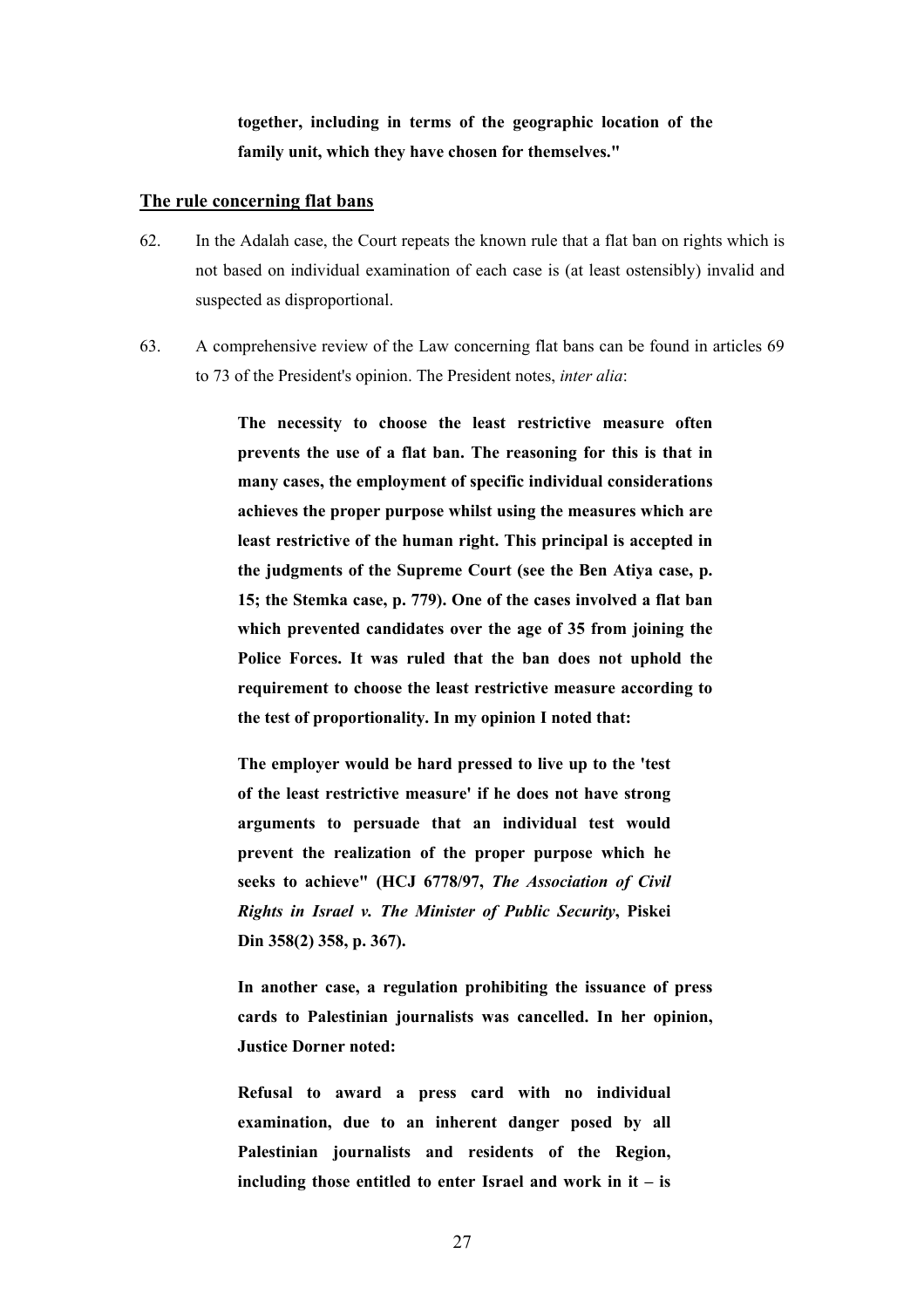**the most restrictive measure possible. This measure strongly injures the interest of free press. It could have been prevented through individual, justified, security examinations in order to dispel the personal danger emanating from residents of the Region, inasmuch as such danger does emanate from residents who have successfully withstood the examinations required for receiving permits to enter Israel and work there." (the Saif case, p. 77).**

#### 64. The President proceeds and presents comparative law:

 **A flat ban on a right which is not based on individual examination is suspect as a disproportional measure. So it is in our own Law. So it is in comparative law (see N. Emiliou, The Principle of Proportionality in European Law: A Comparative Study, 30, 99 (1996); hereinafter Emiloiu). This is also the accepted approach of the European Court of Human Rights. Thus, for example, in the Campbell v. United Kingdom case (15 EHRR 137 (1993)) it was ruled that a British law which indiscriminately allowed the examination of correspondence prisoners received from their advocates violated the right to privacy enshrined in article 8 of the European Convention. It was ruled that examinations based on individual suspicions would suffice in order to achieve the security purpose at the root of the law. This is so also in European Community Law. The European directive which establishes the right of the citizens of member states to family unification does, in some cases, allow deviation from its provisions, but this only on condition that the interference with the right is proportional and based on a real, tangible, individual threat (article 27(2)):** 

 **Measures taken on grounds of public policy or public security shall comply with the principle of proportionality and shall be based exclusively on the personal conduct of the individual concerned. … The personal conduct of the individual concerned must represent a genuine, present and sufficiently serious threat affecting one of the fundamental interests of society. Justifications that are**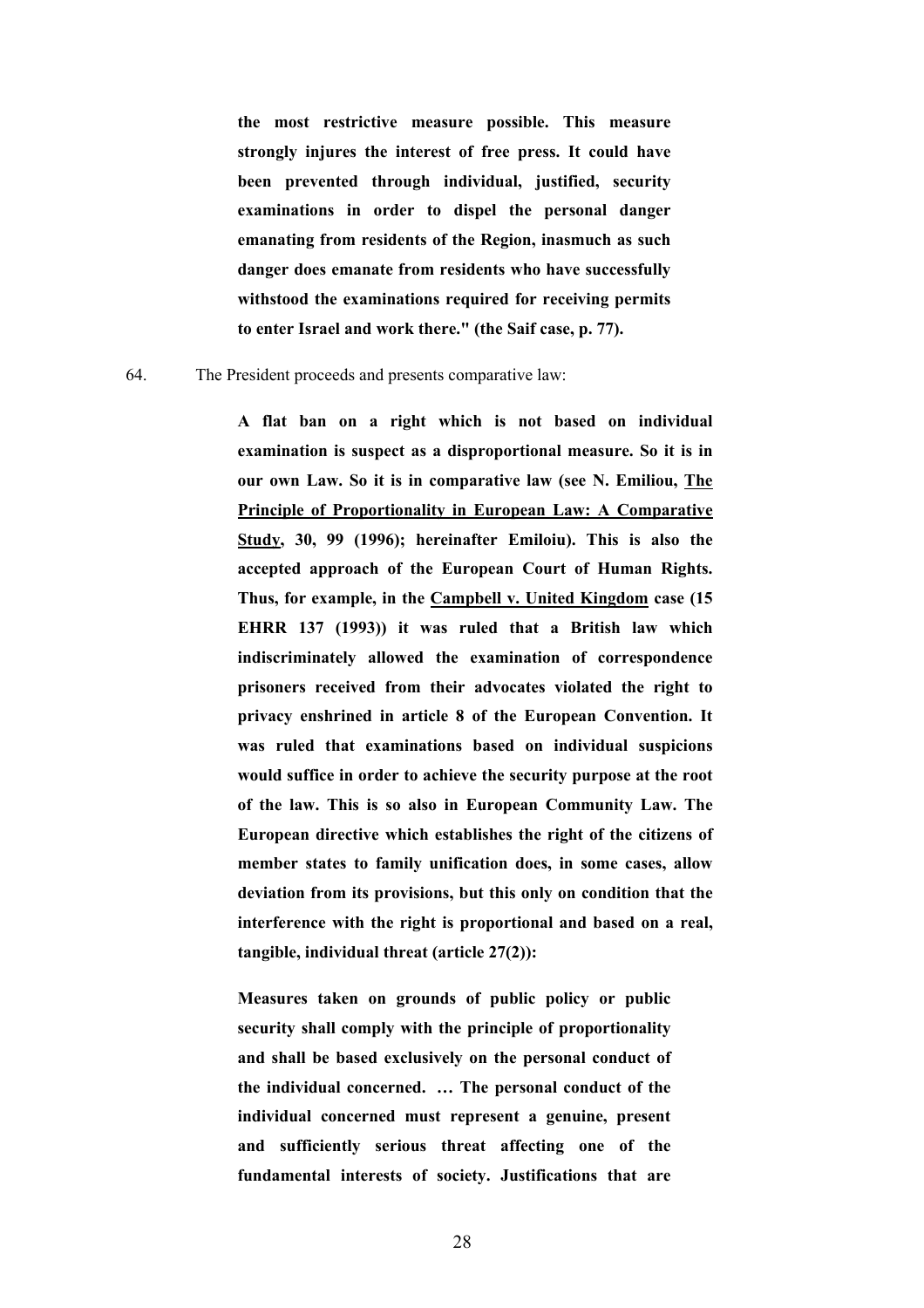**isolated from the particulars of the case or that rely on considerations of general prevention shall not be accepted.** 

65. And so also in American constitutional law:

 **American constitutional law recognizes proportionality, in the sense of the least restrictive measure, as a condition for the constitutionality of interference with a fundamental right. Interference with fundamental rights (such as freedom of expression, religious freedom, freedom of movement and the prohibition on discrimination) may be constitutional so long as it withstands strict scrutiny. Among the elements of this scrutiny is the requirement for the State to choose the least restrictive of the possible measures for realizing the public purpose (see L. Tribe, American Constitutional Law (2nd ed. 1988) 1037-8, 1451-1482; E. Chemerinsky, Constitutional Law (1997), 532). In interpreting this requirement, the Supreme Court determined that a condition for compliance with the least restrictive measure requirement is that the interference with the fundamental right be carried out on the basis of individualized considerations and not on the basis of a flat ban.**

66. Similar matters were established, with the agreement of nine Justices in the matter of the amendment to the Civil Wrongs (Liability of State) Law.<sup>5</sup> Also in the matter of Adalah, this was undisputed among the Justices of the Supreme Court.

Thus, for example, the Deputy President Cheshin (retired) states that –

 **The results of collective infringement are severe and harmful**  and a democratic state must shun it. (article 115 of his opinion).

Whereas Justice Naor writes in article 20 of her opinion:

 **I do not dispute the words of my colleague the President, according to which: "a sweeping restriction of a right which is not based on individual examination is a measure suspect of disproportionality" (article 70 of the President's opinion). As a rule, I accept that infringement of a fundamental right is suspect** 

 5 HCJ 8276/05, *Adalah v. The Minister of Defense*, article 37 of the judgment.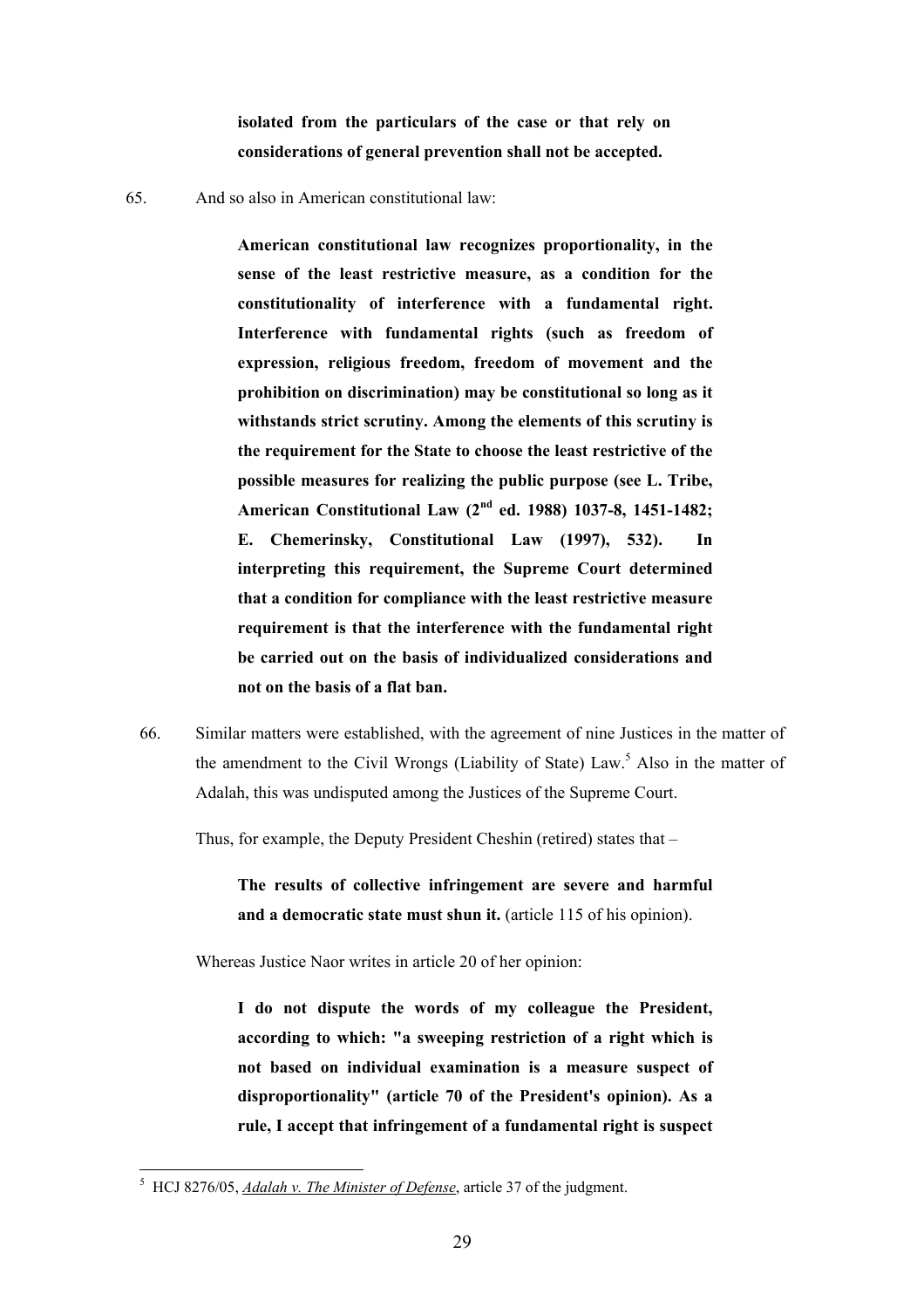# **as disproportionate if it is carried out on a sweeping basis and not on the basis of individual examination.**

 An exception to this rule, according to Justice Naor, is when the reasoning for the flat ban is the impossibility to conduct individual examinations – yet this exception is irrelevant here since the matter of this petition is the entry into the Territories of the same group of people whose entry into Israel, under similar circumstances, is allowed, and in relation to which no claim of difficulty to conduct individual examinations has been made.

67. There is an inherently de-humanizing aspect to sweeping measures which are not based on individualized examination. The Honorable Justice Procaccia alludes to this in the matter of Adalah, when mentioning the imprisonment of American citizens of Japanese descent in camps:

> **The American Supreme Court majority opinion in the matter of Korematsu is considered by many to be one of the darkest chapters in the history of constitutionalism in western countries…**

> **The circumstances of that case are entirely different from the ones before us, but the spirit running through the constitutional perception applied in the majority opinion there is not foreign to the arguments presented by the State in the matter before us. We shall keep from committing similar errors. We shall refrain from causing harm to an entire public living among us which is entitled to constitutional protection of its rights; we shall safeguard our lives by means of individualized controls, even if this increases the load with which we are burdened, and even if it requires leaving some margin of probable danger. Thus we shall protect not only our lives, but the values by which we lead them. (HCJ 5627/05, Saif v. Government Press Office, Piksei Din 58(5) 70, 77).** (article 21 of her opinion).

 If this is so when the flat ban is justified on security grounds, on the grounds of protecting national security and civilian life, then all the more so when such considerations are not even placed on the balance.

## **The Adalah rule through the norms obligating the Military Commander**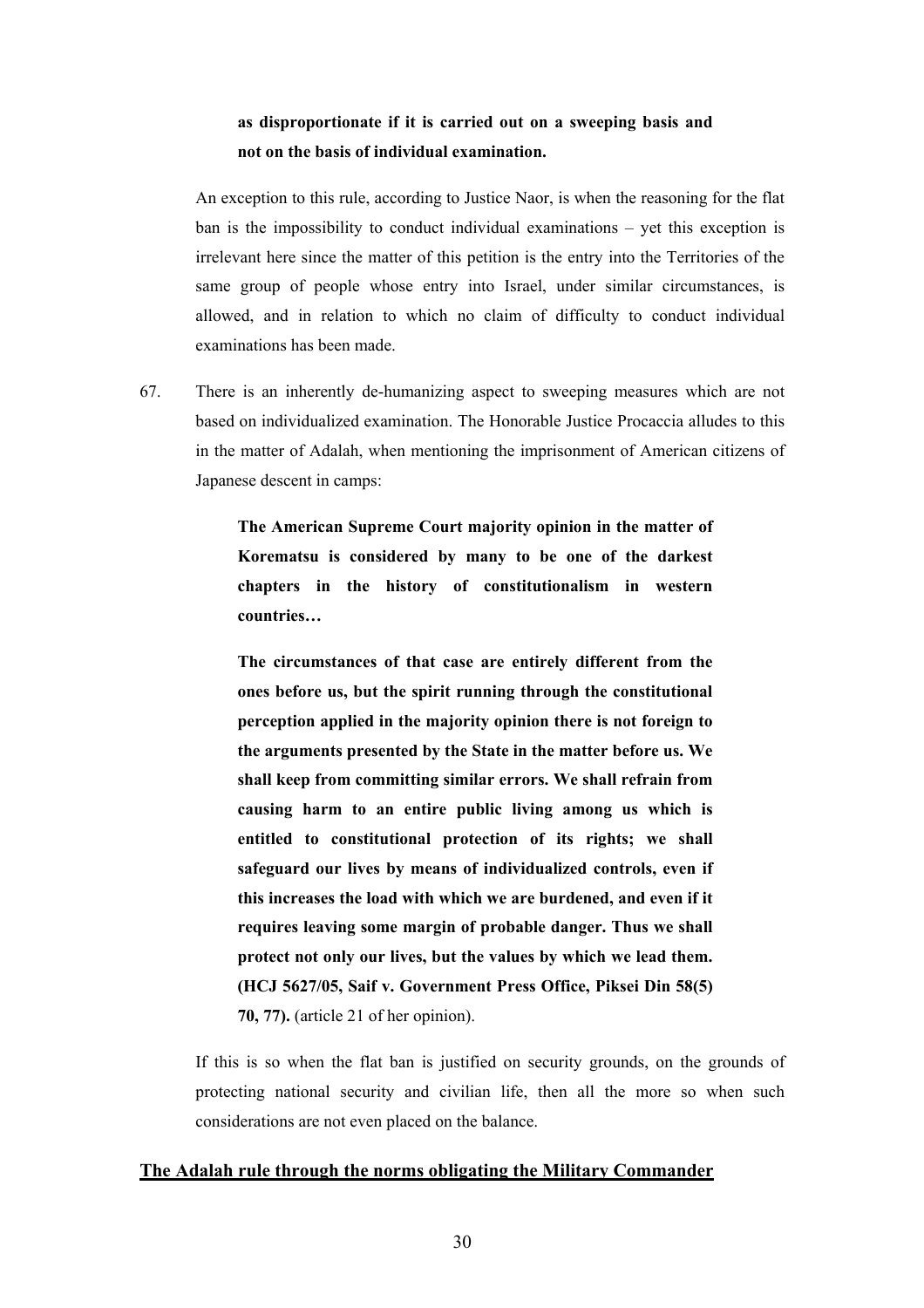#### 68. Three normative systems obligate the Military Commander.

 As an Israeli public authority, the Military Commander carries with him the norms of Israeli Pubic Law, including the commitment to human rights and the prohibition on infringing on them in a disproportionate manner. See for example, HCJ 393/82 *Jam'iat Ascan Almaalamon v. The Commander of the IDF Forces in the Judea and Samaria Region, Piskei Din* 37 (4) 785; HCJ 10356/02 *Hess v. Commander of the IDF Forces in the West Bank, Piskei Din* 58(3), 443; HCJ 2056/04, *Beit Sourik Village Council v. The Government of Israel, Piskei Din* 58(5), 807.

 The Respondent is also obligated to act in accordance with international human rights law and first and foremost with the UN Covenants on Civil and Political Rights and Social, Economic and Cultural Rights. This was established in the advisory opinion of the International Court of Justice regarding the separation wall. This Honorable Court has also scrutinized the actions of the Military Commander on the basis of these norms. The Court has occasionally noted that such examinations were carried out without deciding on the applicability of human rights conventions in an occupied territory (thus for example in HCJ 7957/04, *Mar'aba v. Prime Minister of Israel, Takdin Elyon* 2005(3), 3333, article 24). At times, these conventions were applied without reservation (thus for example in HCJ 3239/02 *Mar'ab v. IDF Commander, Takdin Elyon* 2003(1), 937; HCJ 3278/02 *HaMoked – Center for the Defence of the Individual v. Military Commander in the West Bank, Piskei Din* 57(1) 385).

 Finally, the Military Commander is obligated to act in accordance with international humanitarian law and the laws of occupation included therein. We shall turn to this matter now.

#### **The duties of the Respondent under the laws of occupation**

69. As the representative of the occupying power, the Respondent is under obligation to secure public life in the area under his control (article 43 of the Annex to the Hague Convention, 1907).

> **The article is not confined to a certain aspect of public order and life. It spans all aspects of public order and life. Therefore, this power – in addition to security and military matters - also applies to circumstances of economy, society, education, welfare, sanitation, health, traffic and other such matters, with which human life in modern society is associated.** The words of Justice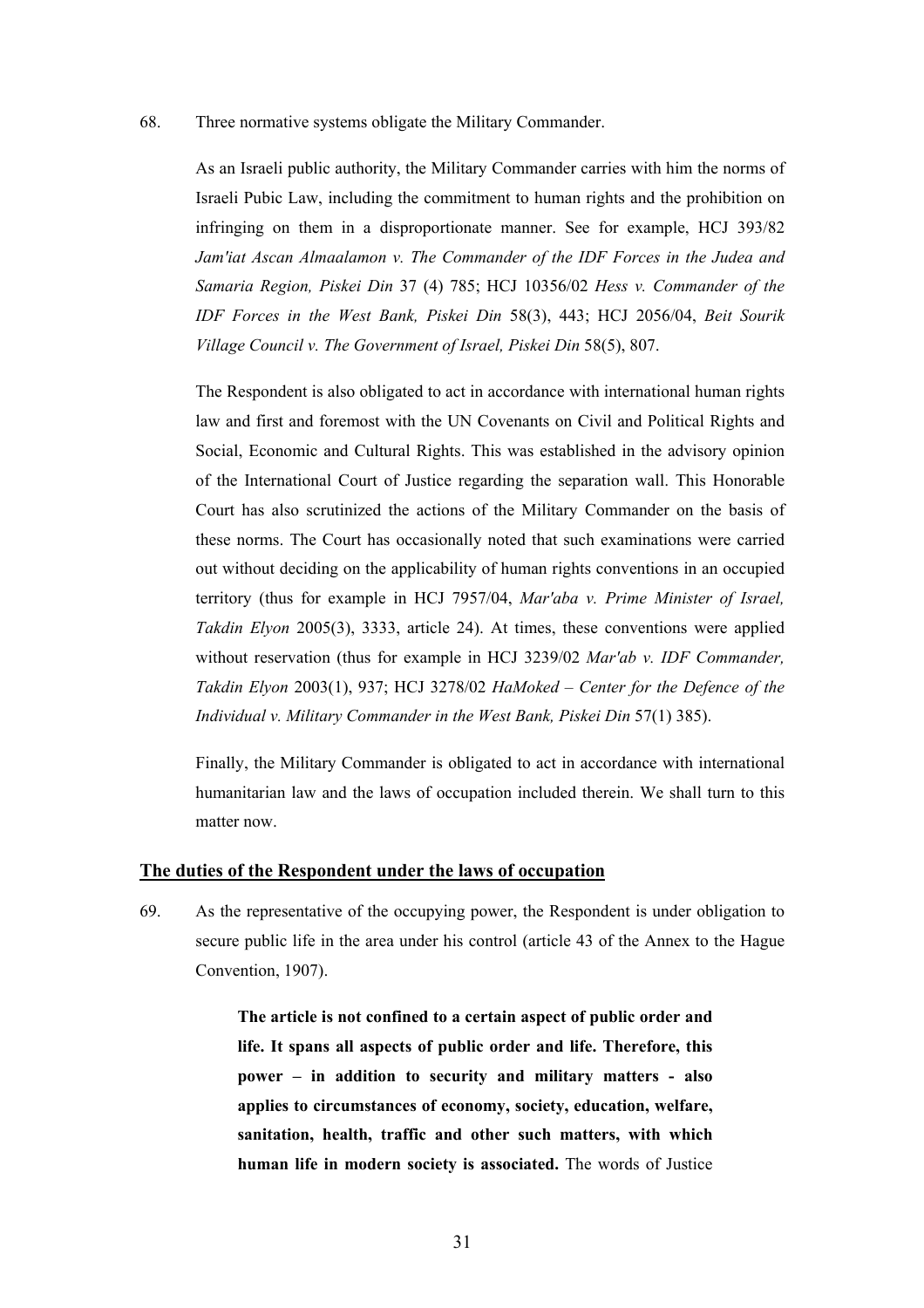(as his title was then) Barak in HCJ 393/82 *Jam'iat Askan Almaalamon v. The Commander of the IDF Forces in the Judea and Samaria Region, Piskei* Din 37 (4) 785, 798). Hereinafter: **The matter of Jam'iat Ascan**

70. A military government must be attentive to the changing needs of the residents of the territories with which it is charged:

> **The life of the population, as the life of the individual, does not remain still, but is in constant movement involving development, growth and change. A military government cannot ignore all this. It is not permitted to freeze life.** The matter of Jam'iat Ascan, p. 804 (emphasis added)

71. In all his duties, the Respondent must -

 **Respect the family and its rights…** Article 46 of the Hague Regulations.

 This fundamental rule is repeated in article 27 of the Fourth Geneva Convention Relative to the Protection of Civilian Persons in Time of War (1949) (hereinafter: **the Geneva Convention**):

 **Protected persons are entitled, in all circumstances, to respect for their … family rights…** 

## **Paralysis of normal life**

- 72. Normal social life in the modern world necessitates movement of people into and out of the territory. A society and an economic market cannot exist without visitor traffic from outside: relatives (both close and distant) arriving for family visits; tourists and pilgrims; laborers and professionals who drive the market and fill missing functions; experts arriving to advise; academics arriving for conferences or remaining as guest lecturers; businessmen arriving to make transactions, invest and build trade relations; artists and artisans who enrich the culture; athletes who participate in competitions and training and many more…
- 73. Data from previous years indicates the normal scope of such movement, which reflects the needs of the Territories. It must be noted that in the past, too, there were severe limitations on entry into the Territories and, therefore, data from those years does not reflect the full extent of the needs of the population.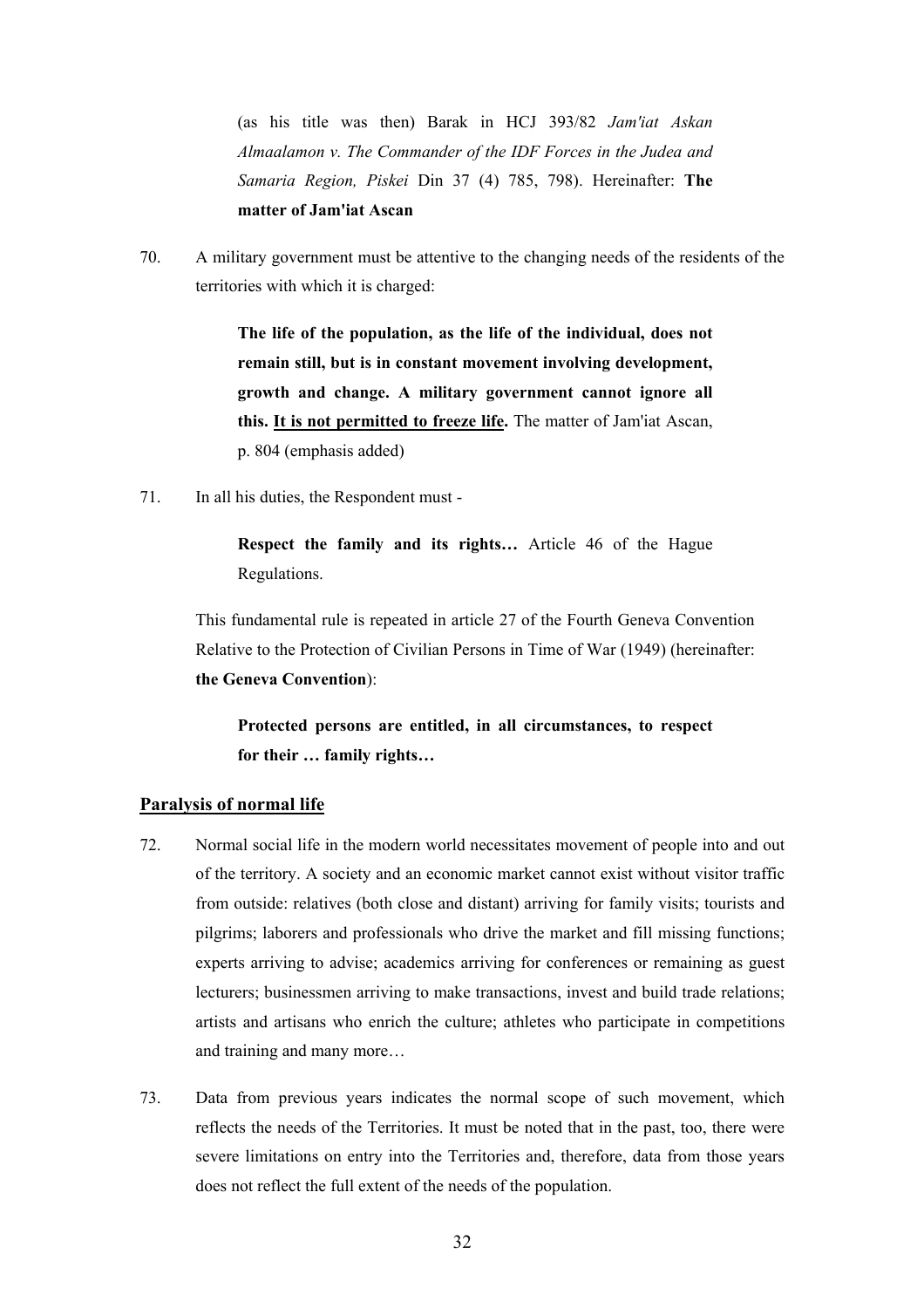In 1998, 46,887 visitors entered the West Bank with visitor permits. 19,352 entered the Gaza Strip.<sup>6</sup>

 In the first eleven months of 1999, some 64,000 visitors entered the Territories (both the Gaza Strip and West Bank) with visitor permits.<sup>7</sup>

 These numbers average at 4,000 visitors entering the Territories through the Allenby Bridge every month.

 On the other hand, according to data provided by the Respondent, the number of visitors permitted to enter the West Bank in the eleven months between November 2000 and the end of September 2001 was only 192. According to the Respondent's data between October 1, 2001 and October 1, 2002, 255 visitors entered.<sup>8</sup> This data includes, it seems, residents of the Territories who have had deportation orders against them revoked and whose entry into the Territories had been arranged via visitor permits in the absence of other documentation. These are not visitors to the Territories in the proper sense of the word. The Petitioners have no further data.

 The Respondent decreased the number of visitors permitted to enter the Territories from some 4,000 a month to some 20 a month, a 95 percent decrease!

 These figures do not include entry into the Territories with visas issued by the Ministry of the Interior, which were the main method of entering the Territories for residents of countries with which Israel has diplomatic relations. This, in accordance with the Israeli-Palestinian Interim Agreement on the West Bank and the Gaza Strip of September 28, 1995 (article 28(14) of Appendix 1 of the Protocol Concerning Civil Affairs, Annex III of the agreement). Israel, through the Ministry of the Interior has recently blocked this path of entering the Territories also (see for example, Adm. Pet. (Jerusalem) 294/06, *Ibrahim v. The Minister of the Interior*, and Adm. Pet. (Tel Aviv) 294/06, *PLANET FINANCE v. The Minister of the Interior,* published on the Courts' website). This block has been removed of late, as we have mentioned above.

 This decrease in entry to the Territories was not limited to a short or confined period of time. It has been going on for over six years. This decrease is, for all intents and

 $\overline{a}$ 

<sup>&</sup>lt;sup>6</sup> Response given by the Minister of Defense to MK Zehava Galon's parliamentary query, September 9, 1999. see supra note

 $<sup>7</sup>$  This information was presented by Lieut-Col Orly Malka in a Knesset Committee on the Rights of the</sup> Child session on December 6, 1999.

<sup>&</sup>lt;sup>8</sup> Response on behalf of the respondent, HCJ 1146/05, Zam'ari v. Military Commander in the West Bank.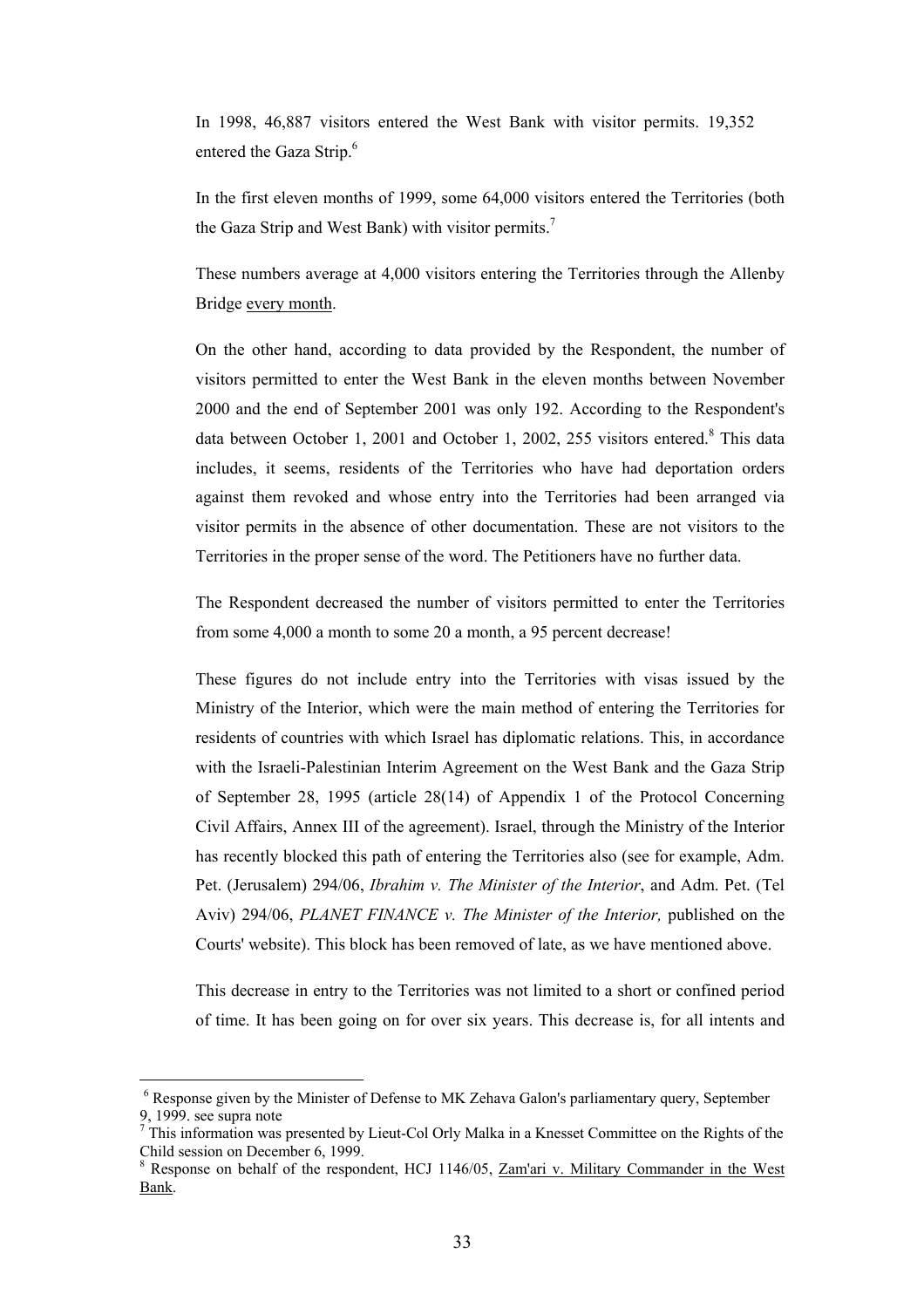purposes, the separation and isolation of the Palestinian society in the occupied territory from the rest of the world.

# **The expropriation of the right to family life**

- 74. The consequences of the Respondent's policy are particularly detrimental as regards the family life of residents of the Territories.
- 75. As we have seen, the right to family life is one of the rights the Respondent is obligated to respect in accordance with international humanitarian law. At the same time, he is obligated to respect the family rights of residents of the Territories and assist the family unit under Israeli law as well as international human rights law. An essential part of the core of the right to family life is the right of the individual to maintain his family unit in his place of residence. In the words of the Hon. Justice Levy in the matter of Adalah, **there is no real substance to the right to family life if it does not include a person's right that he and his family be given leave to conduct their lives together, including in terms of the geographic location of the family unit, which they have chosen for themselves**.
- 76. The Respondent, rather than assisting the family, being the basic unit of society, splits families and tears them apart.

 Residents of the Territories whose chosen partners are not residents, cannot marry and establish the family unit in the Territories.

 Residents of the Territories who had been married before the implementation of the freeze policy cannot legally live in the Territories with their spouses. They must choose between emigrating, living separately from their spouses or (if the foreign spouse was in the Territories in October 2000) living their lives in hiding, with no rights, as criminals destined for deportation.

 Children of such families will experience suffering and their development will be hampered, no matter the decision their parents make. In many cases, they will live with one parent only, and contact with the other parent will be limited to  $-$  in a best case scenario – short visits (when the resident parent goes abroad) and long distance telephone calls. In other cases they will live with the constant threat of one of their parents being apprehended and deported. In some cases, the family will be forced emigrate in order to live together, and the children will then be uprooted from the environment into which they had been integrated, where their childhood friends are and where the social circles in which they have established themselves are.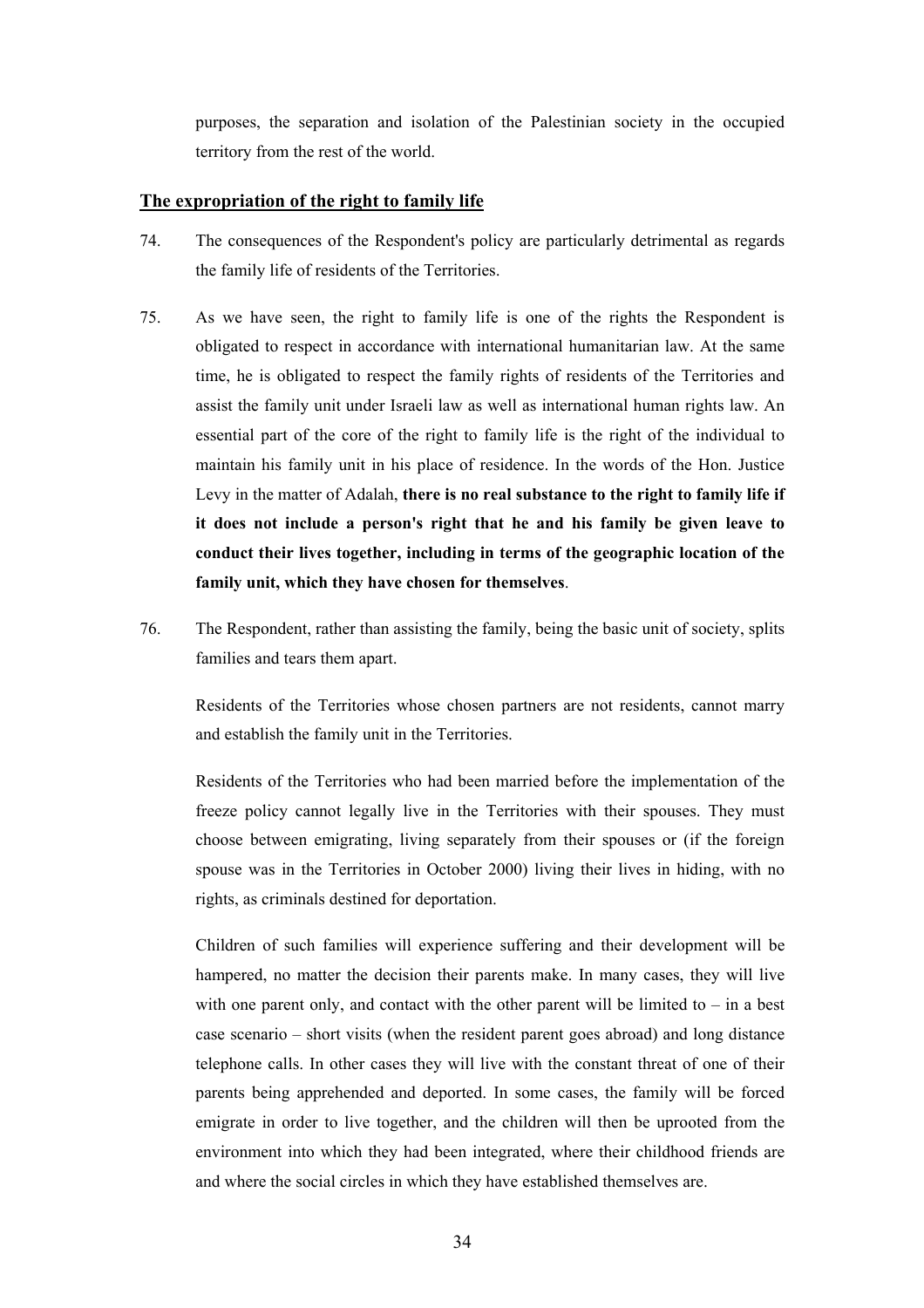77. The family rights of protected persons are awarded special and increasing weight during a period of prolonged occupation. As occupation continues, people living under it continue weaving the stories of their lives. The story of a person's life is also the story of his family life. This life goes on. It does not stand still: People marry and divorce. They are born, grow and die. They bear children and raise them. They face family traumas together and apart. They wish to share the joys of their relatives. They fall out with them and make peace with them. Movement from country to country (and back) is part and parcel to these chapters of the story of a person's life.

 The Respondent ignores this dynamic of human life. He freezes the possibility of visiting the Territories. He is attempting to freeze life. He disregards his duties.

# **The Military Commander's scope of discretion and the purpose of the freeze**

78. The scope of legitimate considerations the Knesset may take into account when legislating immigration laws is extremely wide. This is not so as regards the Respondent. The Military Commander's discretion is unlike that of a sovereign. He is subject to two "polar opposites" only: the good of the population under occupation and the security considerations of the occupying force:

> **The Military Commander is not entitled to weigh the national, economic or social interests of his own country, so far as they do not project on his security interests in the region or on the interests of the local population. And indeed, those military needs are his own military needs and not security needs in their broad sense.** The matter of Jam'iat Ascan, pp. 794-795.

- 79. The reasons for the freeze are not within the confines of these two magnetic opposites
- 80. In the matter of Adalah, the State claimed that the sweeping prohibition was designed to meet essential security needs, in fact, to save lives. In our matter, no arguments of security were ever raised. Indeed, our case revolves around the entry of foreign nationals who would be allowed to enter Israel and even receive citizenship were their spouses residents of Israel. There should certainly be no impediment to their entering the Territories.
- 81. The issue of the freeze lies in the realm of the political relationship between the Respondent and the Palestinian Authority, with families – parents and children – serving as bargaining chips in this relationship. The freeze appears to be designed to punish the population for the uprising; decrease the quality of life enjoyed by the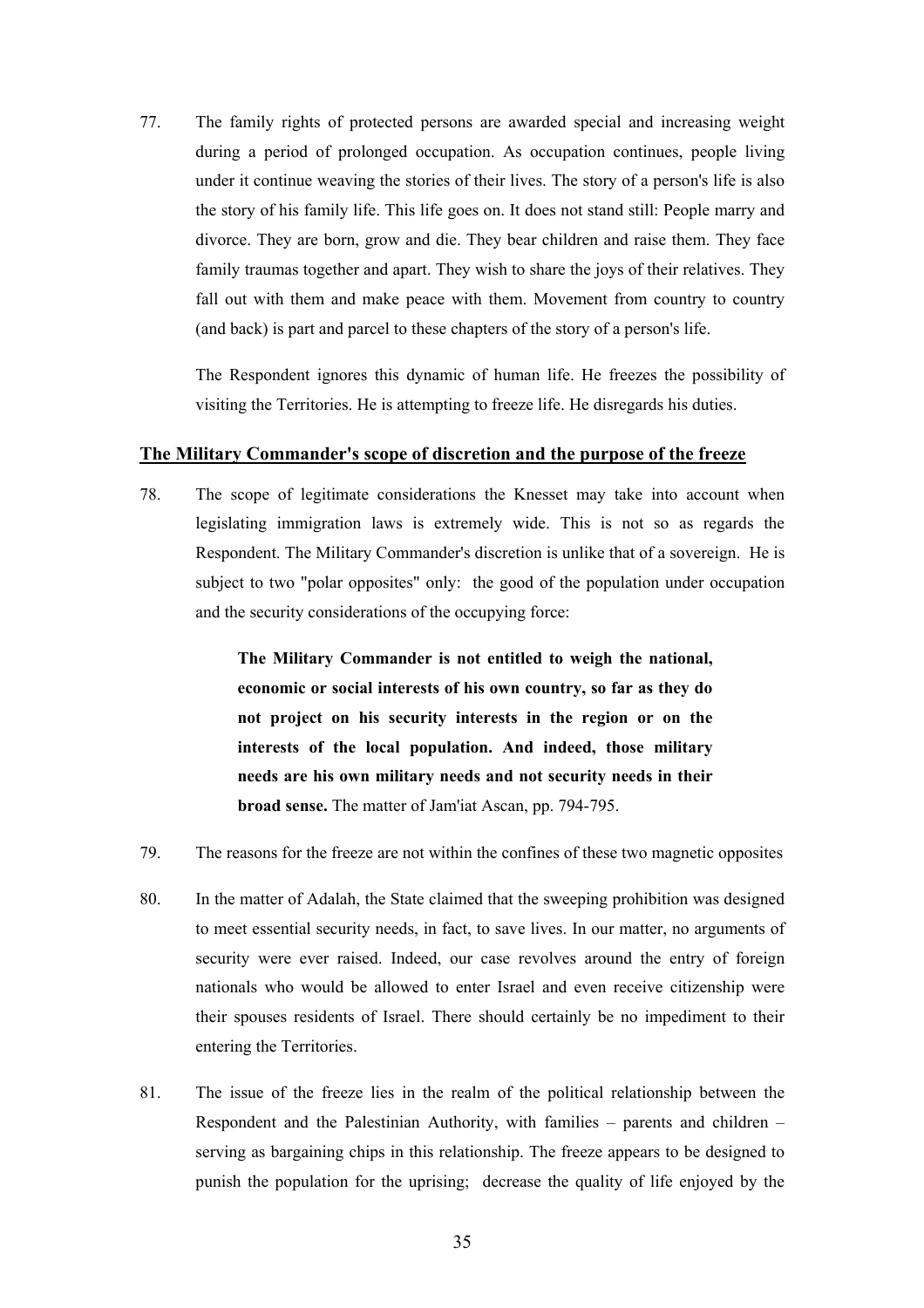resident's; make their lives unbearable and indirectly put pressure on the Palestinian Authority and Palestinian organizations to succumb to Israel's political demands.

 The State describes this strategy (in a different context) as a strategy of "limited conflict". A document issued by the Doctrine and Training Division of the Military's Operations Directorate notes that "the state of limited conflict has a political purpose. Its resolution is achieved by means of creating cognitive change in the society and among its fighters through prolonged "fatiguing" rather than by means of suppression and deterrence by the militarily powerful side (as in a war)". The document further states: "The strategy implemented during limited conflict is "fatiguing" (physical and mental attrition). Fatiguing gradually wears out the determination of the society and its fighters through a continual process of physical, economic and mental damage."9

 It is a patently illegal strategy. The entire aim of the laws of war is to create a distinction between combatants and civilians and to protect civilians from the destructive effects of war. Civilians are not legitimate targets for military forces. Indirect harm to civilians is sometimes unavoidable, but direct harm to civilians is prohibited. Harm to civilians is prohibited even if only as a side effect, if the balance between the harm inflicted and the expected military advantage exceeds the scope of proportionality.

82. Moreover, it appears that demographic considerations are to be found among the Military Commander's considerations – these are not legitimate demographic considerations regarding the capacity of the occupied territory based on available resources, but improper demographic considerations relating to the "demographic balance" between Jews and Arabs in the territories of mandatory Palestine-Eretz Yisrael.

One might wonder how such considerations continue to be a powerful driving force in an era when Israel's official policy is a policy of separation, and when it is not expected to have any interest in the size of the population of the Palestinian political entity.

 In any case, such considerations are improper in our matter inasmuch as they are racist in essence. Even if these considerations were recognized as falling within the scope of the national interest of the occupying power (it must be stressed: such

 $\overline{a}$ 

<sup>&</sup>lt;sup>9</sup> "The Model for Declaring Conflict Areas in the Judea and Samaria and Gaza Strip Regions", February 2006, pp. 15-16. Annexed to the State's Response in HCJ 8267/05, Adalah v. The Minister of Defense.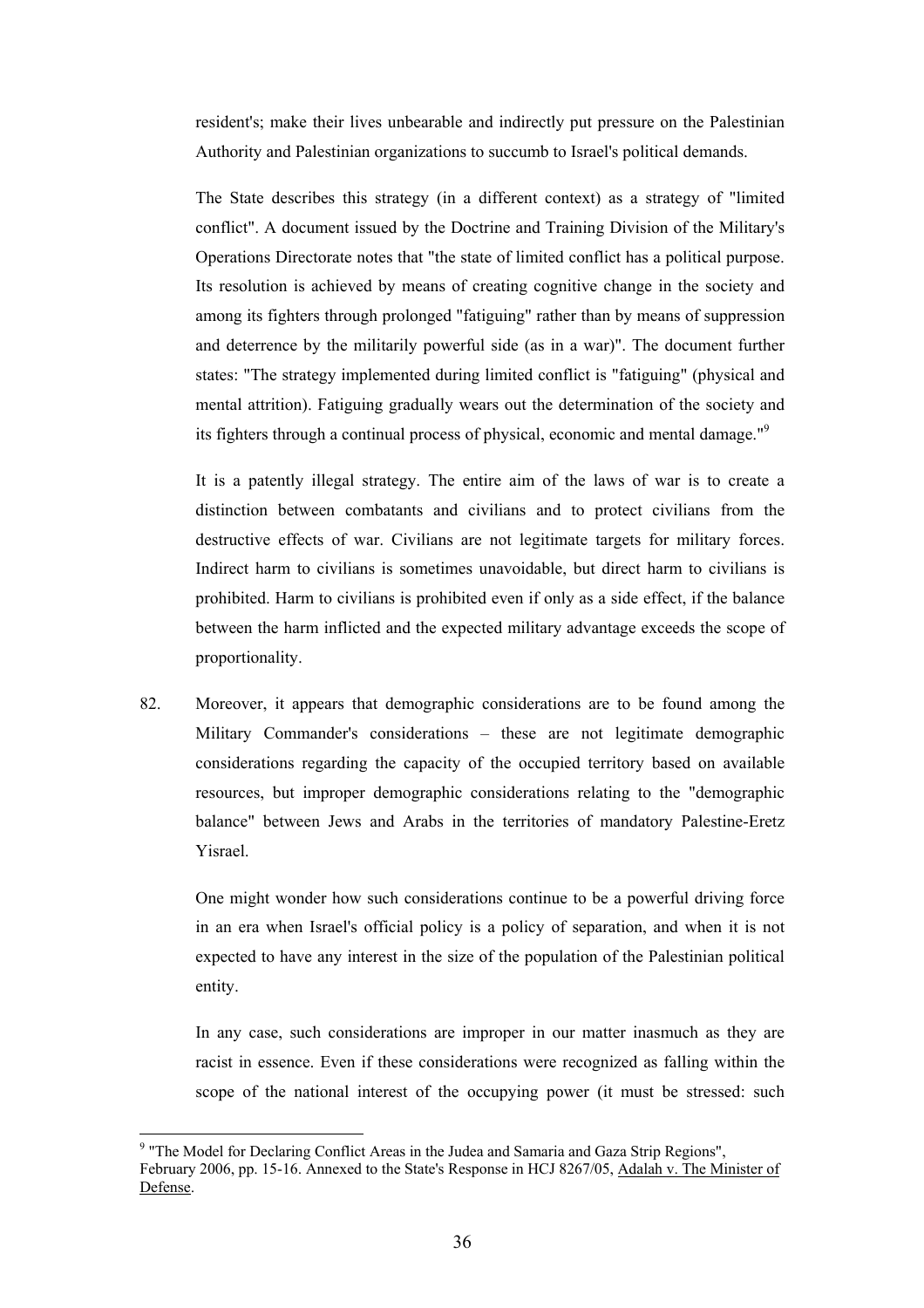considerations are not legitimate anywhere!), as a Military Commander, the Respondent would still not be entitled to give them weight.

### **Administrative propriety and renouncement of authority**

- 83. The Respondent is not simply in charge of seeing to the proper function of the administration in the occupied territory – he is an administrative authority of its own. Military legislation has incorporated the distribution of administrative powers established by the Oslo Accords (article 4 of the, Minshar Zeva'i [military proclamation], Regarding the Application of the Interim Agreement, Judea and Samaria (No. 7) -1995.) Under this distribution of duties, the Respondent is charged with, *inter alia*, approving applications for visitor permits and granting residency status in the Territories. The Respondent shares this authority with the Palestinian Authority in a manner by which approval of the application requires agreement by both authorities and cooperation between them as administrative authorities exercising powers pursuant to the law.
- 84. The Respondent may not renounce his duty, ignore applications awaiting processing or block access to him and refuse to accept applications:

 **It is understood and accepted that vesting powers in a certain functionary requires him to consider requests and applications which are designed to cause the person vested with the authority to exercise his power in one way or another… inasmuch as the matter relates to considering and reviewing applications regarding the exercise of power, there is an obligation to review and consider the applications in a manner governed in form and essence by the basic criteria shaped in the Law of this Court and where failure to adopt these occurred , it may affect the validity of the decision.** HCJ 279/82, Berger et al. v. The Minister of the Interior, Piskei Din 37(3), 29, 45.

85. Indeed, the State of Israel has political differences with the Palestinian Authority. These differences concern the array of international relationships between Israel as a sovereign state and the Palestinian Authority as an organ among international organs.

 This particular disagreement must not infiltrate the relationship between the Respondent as an administrative authority and the Petitioners who need his services.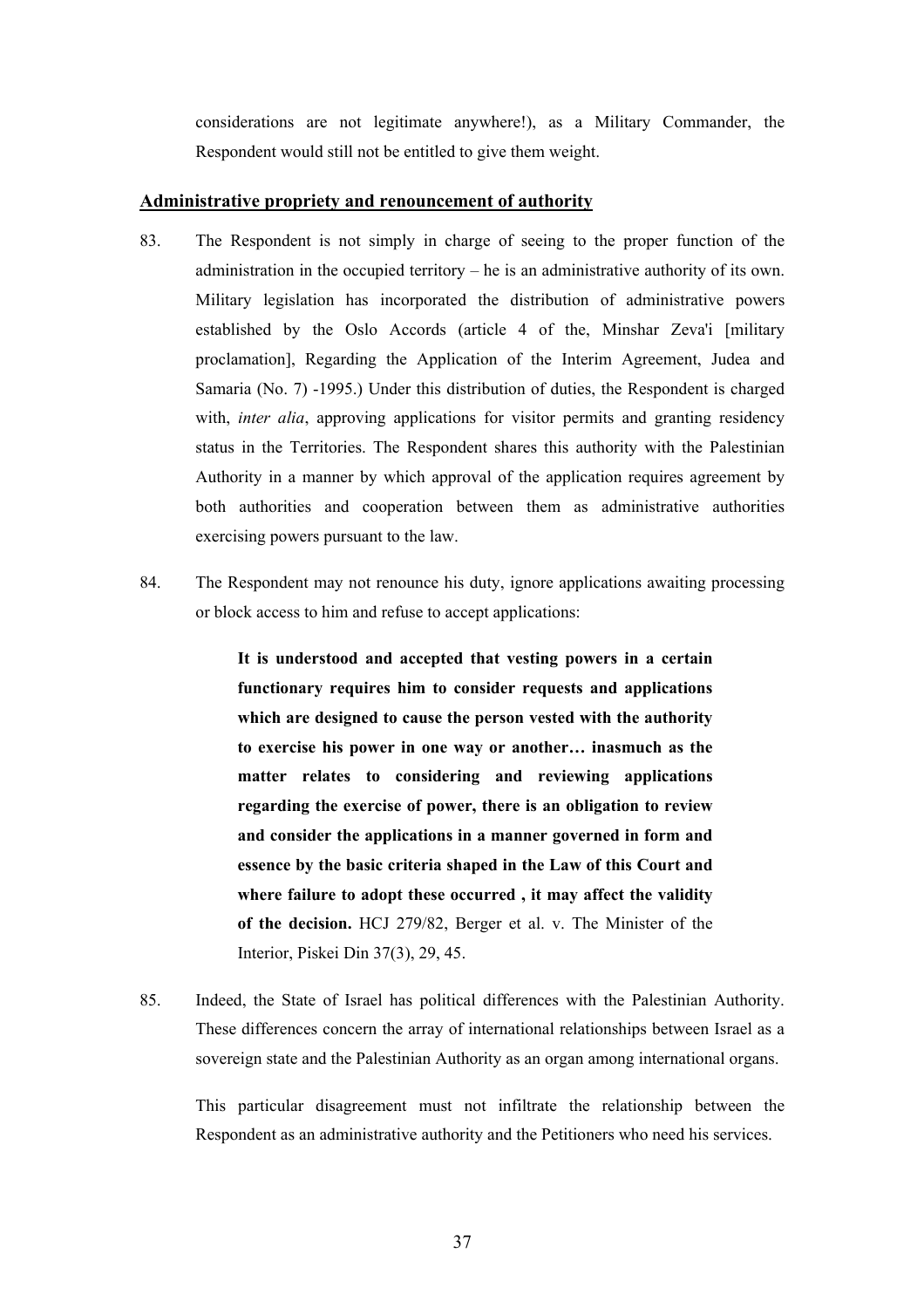In effect, the Respondent is conducting a "strike" against the Palestinian Authority (or against Palestinian resistance organizations) at the expense of the Petitioners. To what is this similar? It is similar to a local authority, which, during negotiations with the central authorities, uses a shutdown of its public services as a means of putting pressure on the latter. About cases such as this, the following comments were made:

 **The Municipality was not permitted to breach its duty to operate the school system in the city, even if some fall into some differences of opinion or others occurred between it and the Ministry of Education… The reason presented before us by Mr. Lahyani – concerning the existence of differences which appeared between him and the authorities of the Ministry of Education – this reason is not a legitimate reason for the cessation of studies in the city and the denial of the city's students' right to education. In ordering the cessation of studies for this reason, Mr. Lahyani acted** *ultra vires* **and his decision was null and void.** HCJ 8046/04, *Ben Attiya v. Mayor of Bat Yam et al, Takdin Elyon* 2005(1), 978, p. 982.

- 86. In his capacity as administrative authority, as in his other capacities, the Respondent's discretion is limited to relevant considerations only. He must consider the fundamental right to family life. He must be guided by the rulings of this Honourable Court, according to which the right to family life includes the individual's right to maintain a shared family life with his chosen foreign spouse in his country. He is permitted to weigh the threats a certain person might pose to the security of the area, were he to enter it, against these considerations. However, he is not permitted to implement sweeping prohibitions.
- 87. And what is the reason for the Respondent's refusal to exercise discretion? This reason is unacceptable. It is a reason which bears more than a passing resemblance to collective punishment; a reason designated to turn people's family lives into a bargaining chip for political negotiations; a reason which is in breach of the Respondent's duties under international humanitarian law and under both Israeli and international human rights law.
- 88. We must remember this: human rights must not become hostages in political manoeuvres.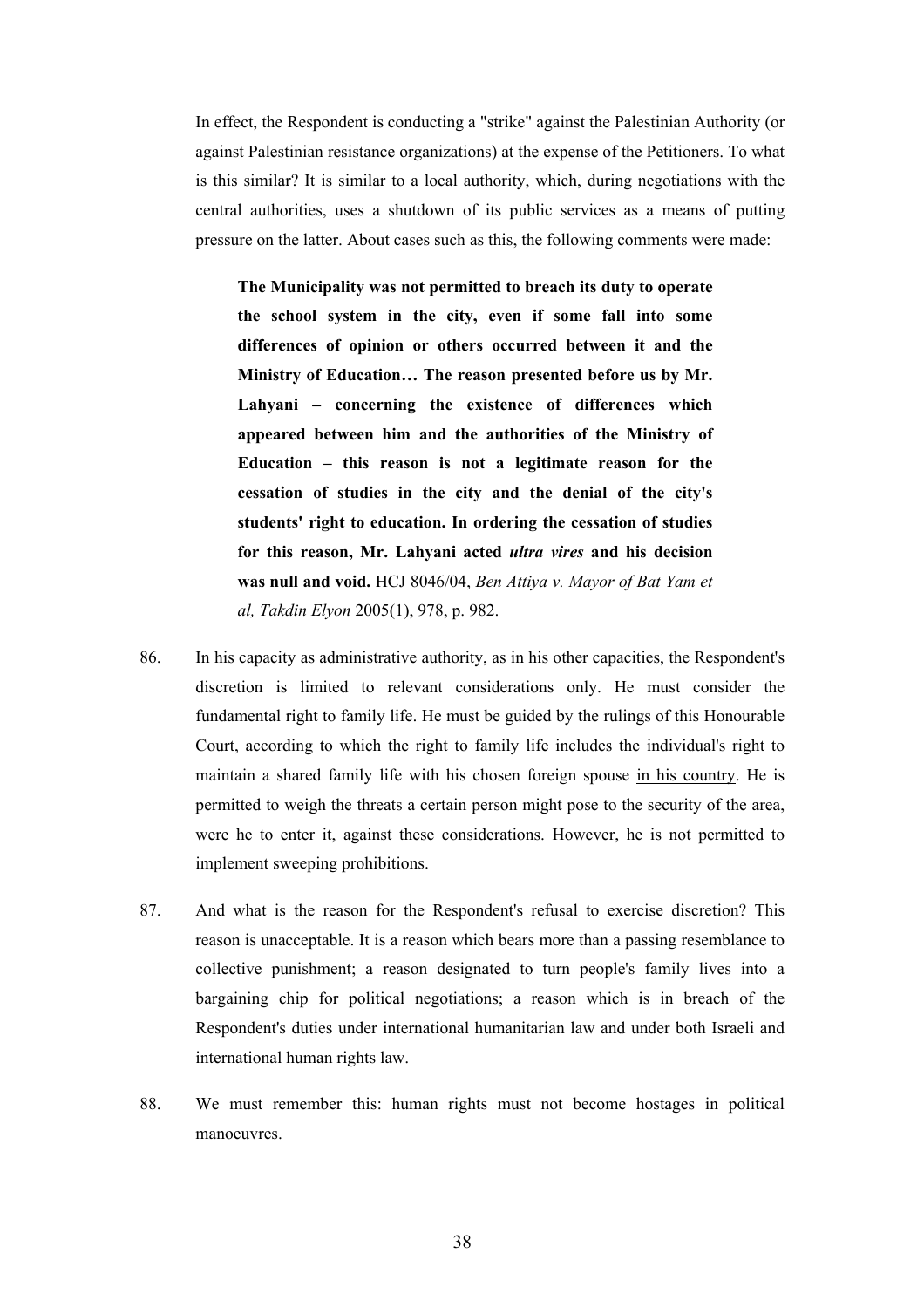**[T]here is no application of the institutional non-justiciability doctrine where recognition of it might prevent the examination of impingement upon human rights.** HCJ 769/02, *The Public Committee against Torture in Israel v. The Government of Israel,* p. 982.

 The Respondents bear responsibility toward the residents of the Territories – toward their men and women, parents and children. These people, flesh and blood, must not be treated as pawns on an imaginary chess board played by diplomats in the wood paneled halls of Washington or Oslo.

 The Respondents must not treat the family life of residents of the Territories as a fortified military target, or an explosives factory, legitimate objects at which to strike. They must look upon the applicants for family unification through the perspective of law and conscience, not through the sight of a gun.

 The words uttered by the author David Grossman on the last anniversary of the assassination of the late Prime Minister Yitzhak Rabin are relevant to our matter. Rabin, as Minister of Defense, suspended the deportation of spouses of residents of the Territories to Jordan:

 **Go to the Palestinians Mr. Olmert. Go to them over the head of Hamas […] Go to the Palestinian people, speak to their deep wounds and sorrow, recognize their ongoing suffering. You will have lost nothing by it, nor will have Israel's position in future negotiations. Only the hearts will slightly open to each other, and this openness has tremendous force, the force of nature, the force of simple human compassion, precisely in this state of stagnation and animosity. For once, see them not through the sight of a gun and not through the closed gate of a checkpoint. You will see there a nation as tortured as we are, an oppressed, conquered and hopeless nation.** 

 For all these reasons, the Court is requested to issue and Order Nisi and Temporary Injunction as requested and after having received the Respondents' response, make it absolute. Also, the Court is requested to order the Respondents to pay the Petitioner's costs and attorney fees.